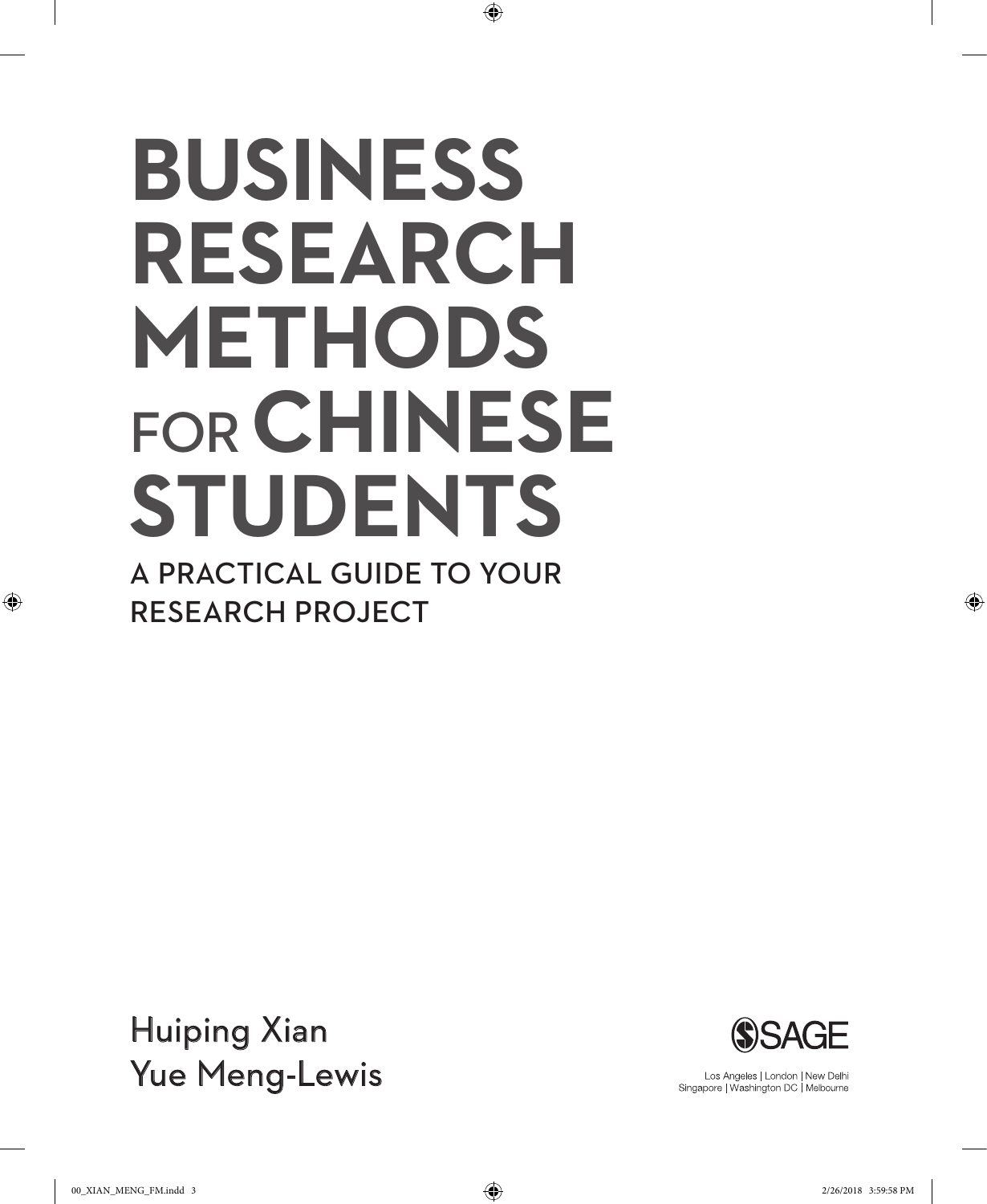

Los Angeles | London | New Delhi Singapore | Washington DC | Melbourne

SAGE Publications Ltd 1 Oliver's Yard 55 City Road London EC1Y 1SP

SAGE Publications Inc. 2455 Teller Road Thousand Oaks, California 91320

SAGE Publications India Pvt Ltd B 1/I 1 Mohan Cooperative Industrial Area Mathura Road New Delhi 110 044

SAGE Publications Asia-Pacific Pte Ltd 3 Church Street #10-04 Samsung Hub Singapore 049483

Editor: Kirsty Smy

♠

Printed in the UK

Assistant editor: Lyndsay Aitken Production editor: Nicola Carrier Copyeditor: Sharon Cawood Indexer: Silvia Benvenuto Marketing manager: Alison Borg Cover design: Shaun Mercier

Typeset by: C&M Digitals (P) Ltd, Chennai, India

Huiping Xian and Yue Meng-Lewis 2018

First published 2018

⊕

Apart from any fair dealing for the purposes of research or private study, or criticism or review, as permitted under the Copyright, Designs and Patents Act, 1988, this publication may be reproduced, stored or transmitted in any form, or by any means, only with the prior permission in writing of the publishers, or in the case of reprographic reproduction, in accordance with the terms of licences issued by the Copyright Licensing Agency. Enquiries concerning reproduction outside those terms should be sent to the publishers.

**Library of Congress Control Number: 2017949655**

**British Library Cataloguing in Publication data**

A catalogue record for this book is available from the British Library

ISBN 978-1-47392-665-3 ISBN 978-1-47392-666-0 (pbk)

At SAGE we take sustainability seriously. Most of our products are printed in the UK using responsibly sourced papers and boards. When we print overseas we ensure sustainable papers are used as measured by the PREPS grading system. We undertake an annual audit to monitor our sustainability.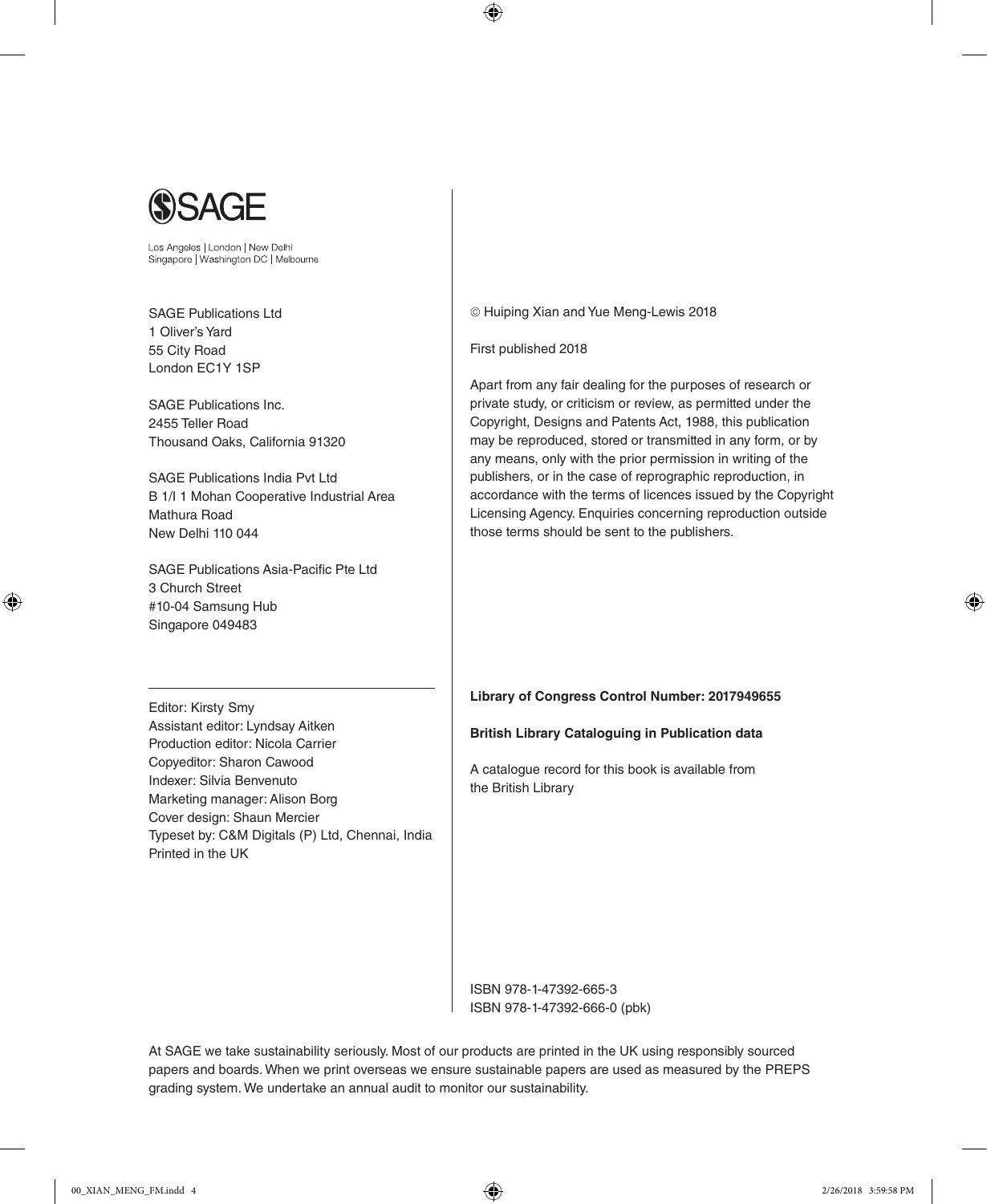# **CONTENTS**

|   |                   | List of figures and tables                                          | ix |  |
|---|-------------------|---------------------------------------------------------------------|----|--|
|   | About the authors |                                                                     |    |  |
|   | Preface           |                                                                     |    |  |
|   |                   | Acknowledgements                                                    | XV |  |
| 1 | Introduction      |                                                                     |    |  |
|   | 1.1               | Purpose of the book                                                 | 1  |  |
|   | 1.2               | What is research?                                                   | 2  |  |
|   | 1.3               | Business and management research in the Chinese context             | 3  |  |
|   | 1.4               | How to use this book                                                | 5  |  |
|   | 1.5               | Overview of the research process                                    | 7  |  |
| 2 |                   | Developing a research topic                                         | 11 |  |
|   | 2.1               | Overview                                                            | 11 |  |
|   | $2.2\,$           | Choosing a research topic and developing it into research questions | 12 |  |
|   | 2.3               | Formulating research aims and objectives                            | 18 |  |
|   | 2.4               | Connecting theories to methods                                      | 21 |  |
|   | 2.5               | Applying Western theories in the Chinese context                    | 23 |  |
|   | 2.6               | Negotiating access with Chinese organisations                       | 27 |  |
|   | 2.7               | Ethical considerations                                              | 29 |  |
|   | 2.8               | Writing a research proposal                                         | 35 |  |
| 3 |                   | <b>Research philosophy and approaches</b>                           | 41 |  |
|   | 3.1               | Epistemology and ontology                                           | 41 |  |
|   | 3.2               | Philosophical perspectives                                          | 44 |  |
|   | 3.3               | Research approaches                                                 | 50 |  |
|   |                   | 4 Research design                                                   | 61 |  |
|   | 4.1               | Overview                                                            | 61 |  |
|   | 4.2               | Quantitative, qualitative and mixed-method research                 | 61 |  |

 $\bigoplus$ 

 $\bigoplus$ 

 $\overline{\phantom{a}}$ 

 $\bigoplus$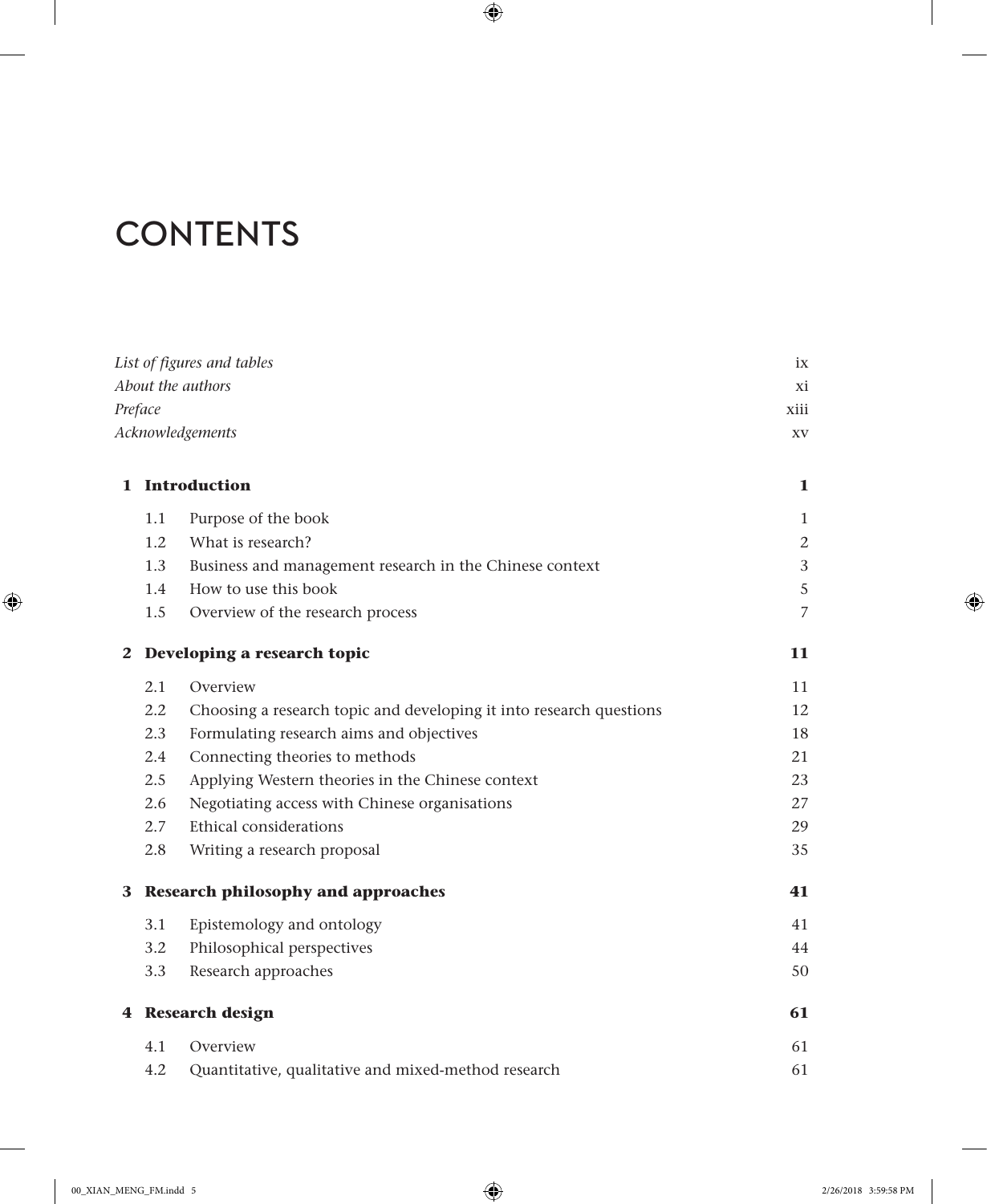vi  $\Box$  BUSINESS RESEARCH METHODS FOR CHINESE STUDENTS

 $\bigoplus$ 

|    | 4.3 | Survey                                                      | 68         |
|----|-----|-------------------------------------------------------------|------------|
|    | 4.4 | Experiment                                                  | 70         |
|    | 4.5 | Case study                                                  | 73         |
|    | 4.6 | Grounded theory                                             | 77         |
|    | 4.7 | Evaluating your own research                                | 82         |
| 5. |     | <b>Sampling</b>                                             | 89         |
|    | 5.1 | Overview                                                    | 89         |
|    | 5.2 | Probability sampling                                        | 90         |
|    | 5.3 | Non-probability sampling                                    | 94         |
|    | 5.4 | Sample size                                                 | 98         |
|    |     | <b>6</b> Data collection                                    | <b>103</b> |
|    | 6.1 | Overview                                                    | 103        |
|    | 6.2 | Primary and secondary data                                  | 103        |
|    | 6.3 | Questionnaires                                              | 105        |
|    | 6.4 | Interview                                                   | 113        |
|    | 6.5 | Focus groups                                                | 122        |
|    | 6.6 | Using documents                                             | 127        |
|    |     | 7 Analysing qualitative data                                | 133        |
|    | 7.1 | Overview                                                    | 133        |
|    | 7.2 | Process of qualitative data analysis                        | 133        |
|    | 7.3 | Content analysis                                            | 137        |
|    | 7.4 | Discourse analysis                                          | 141        |
|    | 7.5 | Narrative analysis                                          | 144        |
|    | 7.6 | Presenting qualitative data                                 | 147        |
|    | 7.7 | Introduction to computer-assisted qualitative data analysis |            |
|    |     | software (CAQDAS)                                           | 149        |
|    |     | 8 Analysing quantitative data                               | 155        |
|    | 8.1 | Overview                                                    | 155        |
|    | 8.2 | Preparing data                                              | 155        |
|    | 8.3 | Describing and exploring data                               | 163        |
|    | 8.4 | Examining relationships and differences                     | 169        |
|    | 8.5 | Introduction to SPSS                                        | 180        |
|    | 8.6 | Reporting quantitative results                              | 190        |

 $\bigoplus$ 

 $\bigoplus$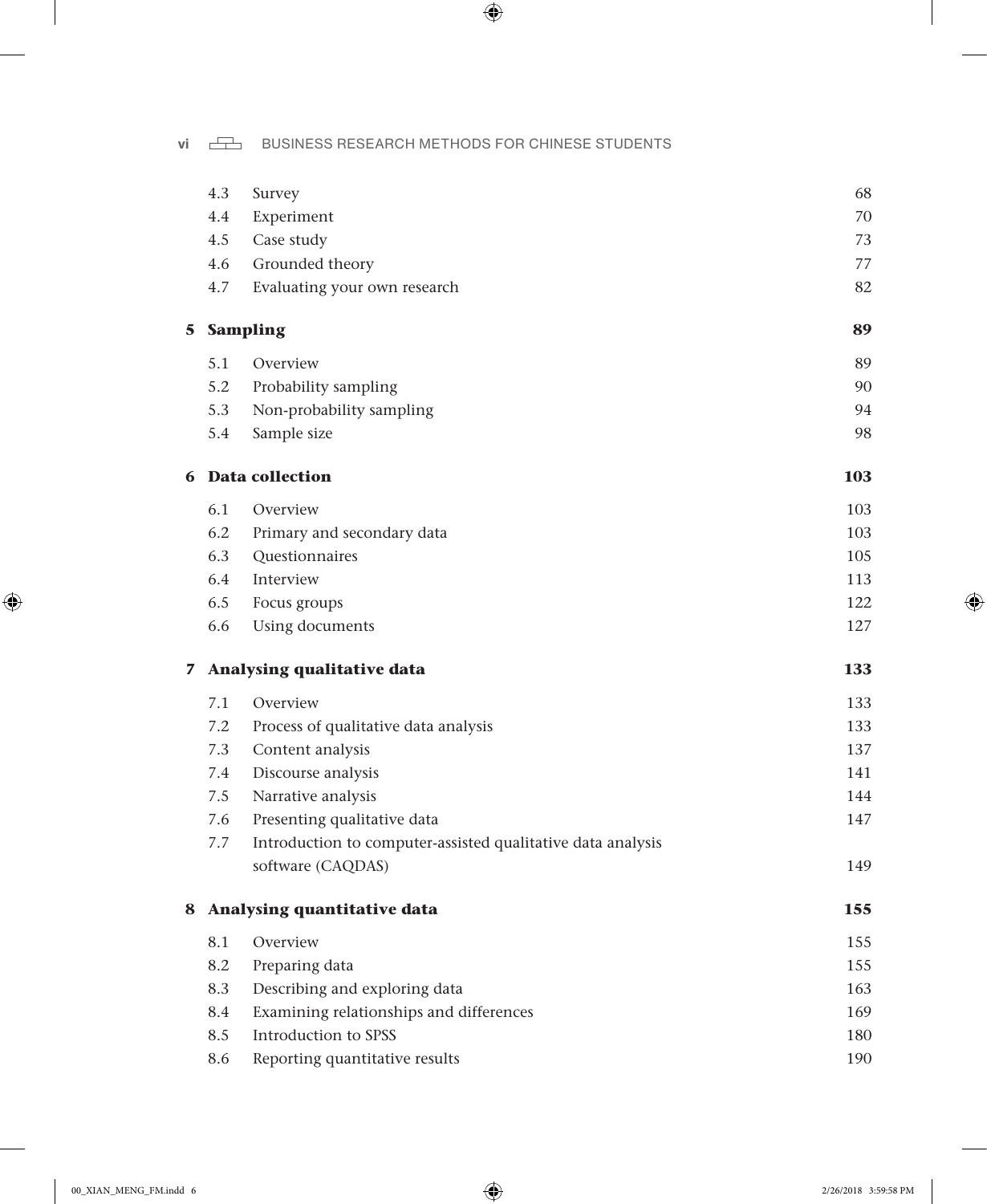$\overline{\phantom{a}}$ 

 $\bigoplus$ 

| 9     | Culture, language and translation |                                                         | 193 |
|-------|-----------------------------------|---------------------------------------------------------|-----|
|       | 9.1                               | Interplay between culture and language                  | 193 |
|       | 9.2                               | Interview language                                      | 194 |
|       | 9.3                               | Difficulties of translating between Chinese and English | 196 |
|       | 9.4                               | Translation strategies and approaches                   | 197 |
|       | 9.5                               | Translating questionnaires                              | 200 |
|       | 9.6                               | Translating interview questions and data                | 202 |
|       |                                   | 10 Writing up                                           | 207 |
|       |                                   | 10.1 Key components of a dissertation                   | 207 |
|       | 10.2                              | Writing style                                           | 213 |
|       | 10.3                              | Referencing                                             | 219 |
|       |                                   | 10.4 Plagiarism                                         | 221 |
|       |                                   | 10.5 Managing your relationship with your supervisor    | 222 |
|       |                                   | Appendix 1: List of useful resources                    | 227 |
|       |                                   | Appendix 2: Research ethics application form            | 231 |
|       |                                   | Appendix 3: Participant consent form                    | 235 |
| Index |                                   |                                                         | 237 |

 $\bigoplus$ 

 $\overline{\phantom{a}}$ 

 $\bigoplus$ 

 $\overline{\phantom{a}}$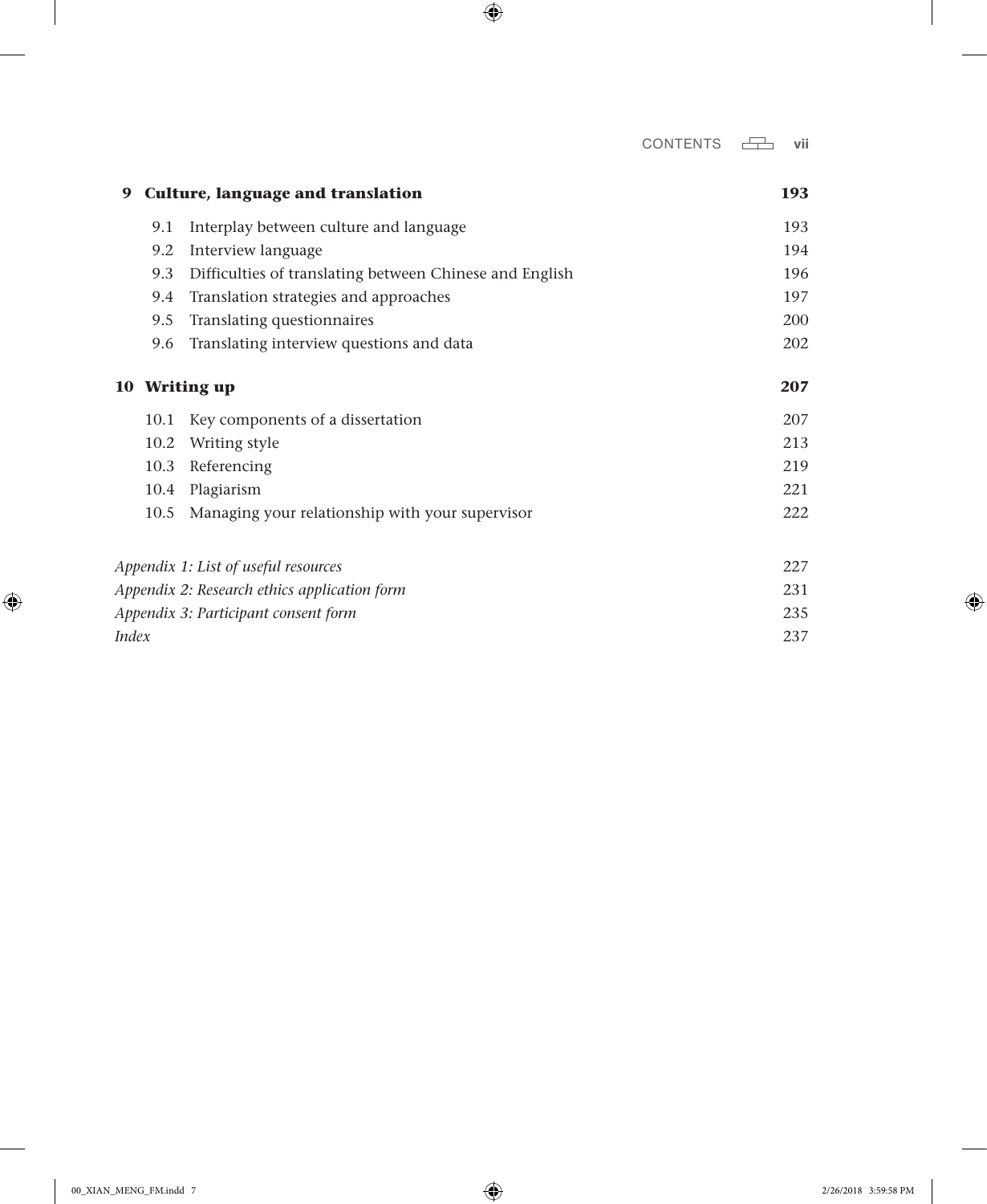# **3** RESEARCH PHILOSOPHY AND APPROACHES

# 3.1 EPISTEMOLOGY AND ONTOLOGY

Research philosophy is important in designing and evaluating research. First, it is useful for researchers to clarify research design. Danermark et al. (2002) suggest that our understanding of the social world depends on our ontological and epistemological assumptions. Over the years, various authors have attempted to use metaphors to explain the relationship among research philosophy, methodology and methods. Popular ones include Saunders et al.'s (2015) research onion and Easterby-Smith et al.'s (2015) tree ring. Briefly, it is argued that the research methods and techniques adopted in a project depend on the assumptions of the methodology, and the decisions made around it, which often rely on a researcher's understanding of epistemology and ontology. There is no specific knowledge or sophisticated technique that can guarantee, by itself, that results will be reliable, valid and relevant in social research. These authors suggest that the method, object and purpose of investigation must be considered simultaneously and in relation to each other. Second, research philosophy helps researchers to understand their own roles in the research process and thus develop more robust theories and knowledge.

⊕

The primary aim of this chapter is to present an overview of the various philosophical stances that guide social research. Before we move on to discuss some of the most common perspectives, it is useful to first define two key terms that we use throughout this chapter, namely ontology  $\sqrt{7}$ 在论) and epistemology (认识论). Ontology for social scientists is about the nature of reality and existence. Epistemology for social scientists is about the nature of knowledge.

#### KEY CONCEPTS IN CHINESE: RESEARCH PHILOSOPHY

研究哲学, 是指导研究的思想方法或哲学。 在研究哲学(主要是认知论和存在论)的引导下,我们才得 以提出适合的研究方法 (research methodology)。

♠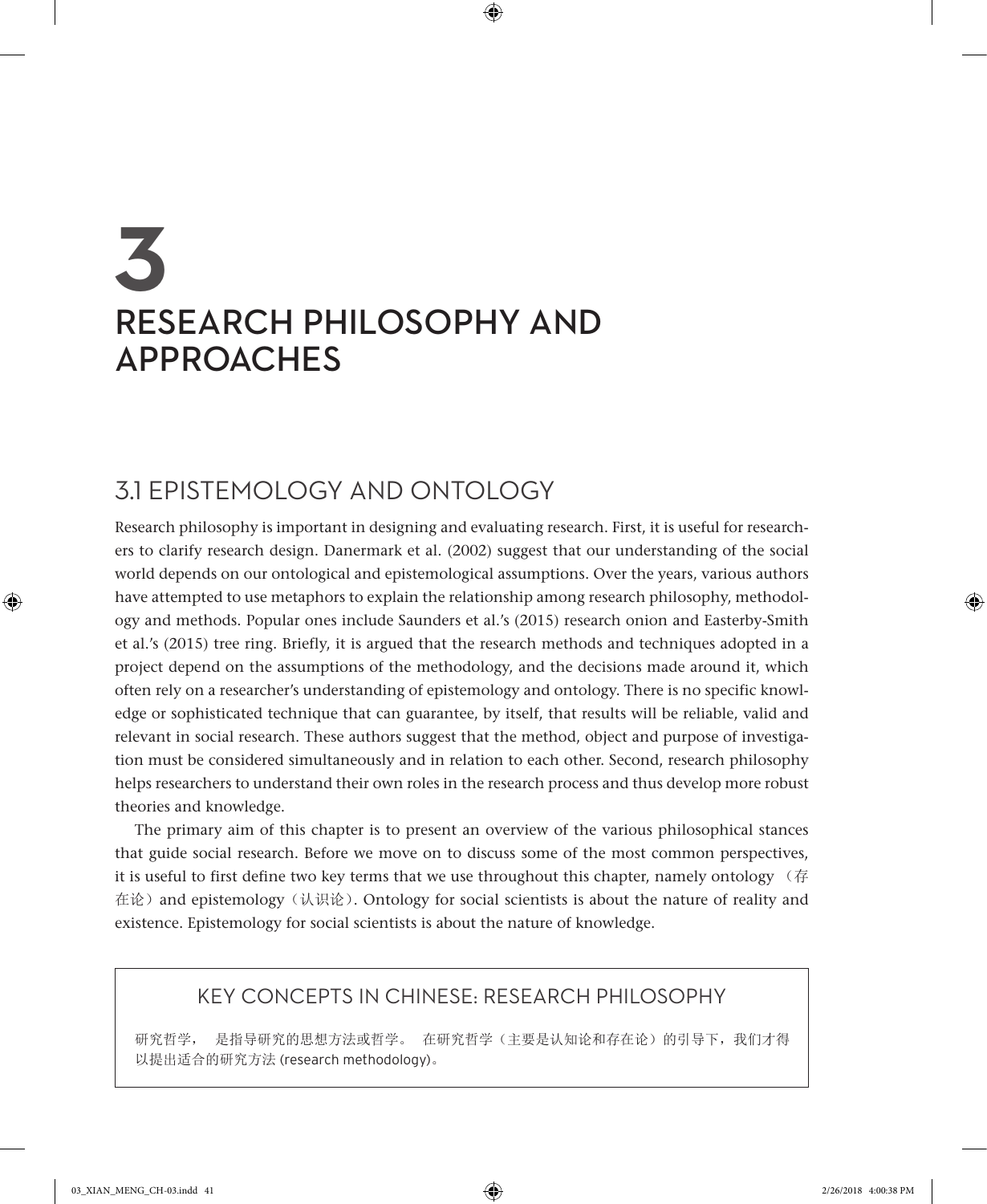#### 42 **BUSINESS RESEARCH METHODS FOR CHINESE STUDENTS**

⊕

#### 3.1.1 Ontology

This branch of philosophy deals with the nature of the social phenomenon under investigation. Central to the discussion of ontology is whether something (or the phenomenon that we are interested in) actually exists, regardless of whether or not we know it or have experience of it, or it is only our perception. In other words, it is about whether something is real or illusory (Johnson and Duberley, 2000). There are broadly two different views. Various authors refer to them in different terms. For example, Johnson et al. (2006) call this objective versus subjective ontology, while Easterby-Smith et al. (2015) use realist versus relativist ontology. From an objective or realist point of view, social concepts such as leadership, culture and discrimination can be seen as 'real' and they exist independently of our personal knowing. They guide our behaviour and have a real impact on people's lives and work experience. Some of these concepts can be difficult to measure, and people in different societies, age groups, gender categories, and so on, may experience such social phenomena differently, but we cannot deny their existence. Neither can we change the reality of their consequences. By doing research, we are attempting to discover the truth. This stream of thinking takes 'reality as it is'.

On the contrary, a subjective or relativist ontology assumes that what we believe to be reality is a product of what we know. Having an understanding of certain social concepts depends largely on our personal background, the society we grow up in or the social class we belong to. Leadership, for example, has been defined more than a thousand times. These definitions vary according to the context they originated in. Therefore, there is no single 'reality' of leadership waiting to be discovered. Rather, there can be many different perspectives depending on the observer's position. This stream of thinking sees reality as socially constructed, and what counts for the truth can vary from place to place and from time to time (Collins, 1983). Thus, the task of doing social research should not be just about gathering facts and searching for patterns, but also about understanding how people give meaning to their experience. Some authors go even further by suggesting that what we see as social reality is no more than something we create through language and discourse (讨论). According to this perspective, so-called 'truth' only exists in people's perceptions.

#### KEY CONCEPTS IN CHINESE: ONTOLOGY

西方研究哲学里讨论的两大焦点是存在论和认识论。存在论 (Ontology) 讨论的主要问题是究竟我们研究的 社会现象是否有唯一的,客观存在的真相或现实。或者简单的说法是究竟客观真理是否存在。对该问题总 体来说有两种相反的观点。一种观点认为有客观真理的存在,即唯物论 (objectivism)。很多社会概念没有 物理的形状,但它们客观并独立地存在着。这些概念影响我们对事物的看法,规范着我们的行为。虽然不

♠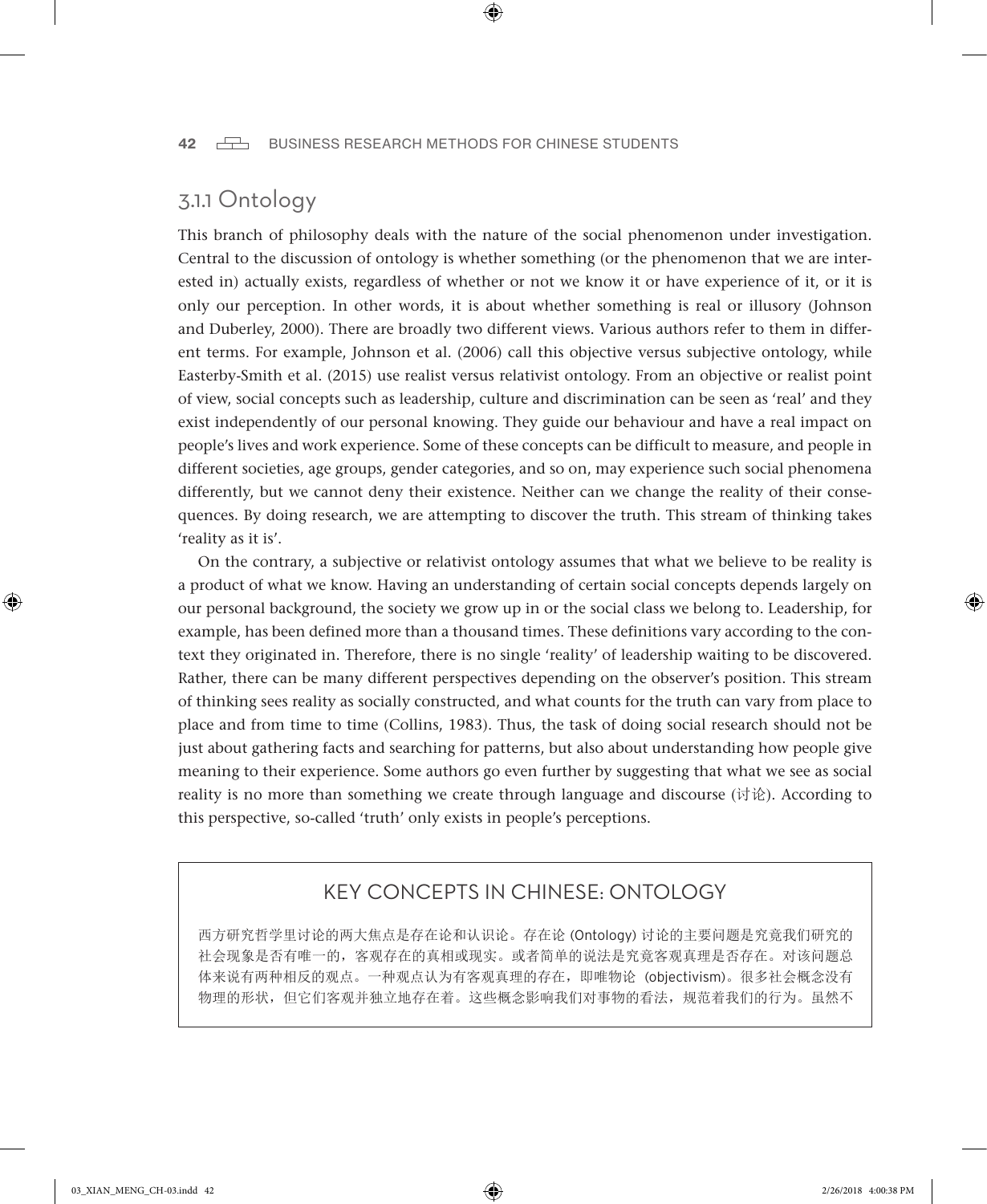同的人(或观察者)由于来自社会不同的阶层,有不同个人背景,但是对同一个社会现象的体会,理解却 会不一样。如性别歧视,同一社会里一般女性比男性体会更深。但我们不能因为自己没经历过歧视就否认 这些社会现象的存在。

⊕

相反,另一种观点认为所谓真理是主观存在的, 即唯心论 (subjectivism)。它认为真理会随着人的主 观意识的改变而改变。正因为社会里每个人对这些现象的理解都不一样,所以现实的存在是多重的。有些 学者甚至认为真理根本不存在。持不同观点的哲学家对同一个社会现象的存在论会有完全不同的观点。比 如,企业文化是一个看不见也摸不着的东西。有的人认为企业文化是实在和客观存在的,因为它约束了我 们在企业里的言行举止。但有的人认为企业文化是虚幻的,可能每名员工都有不同的认识,所以它只存在 于我们的意识形态里。

#### 3.1.2 Epistemology

♠

While ontology is about whether truth exists, epistemology is about how to access truth. Epistemology refers to a set of assumptions about ways of understanding the world. Duberley et al. (2012) call it the 'knowledge of knowledge'. These authors suggest that 'epistemology is the study of the criteria by which we can know what does and does not constitute warranted or scientific knowledge' (p. 16). Similar to the debate in ontology, there are also two opposing views about how social science research should be conducted. Again, different scholars label these views differently. Johnson et al. (2006) refer to objectivist versus subjectivist epistemology, whereas Easterby-Smith et al. (2015) use positivist versus social constructivist epistemology. An objectivist epistemology requires an objective ontology that assumes an external reality out there. It entails that the properties of social concepts can be measured through objective approaches, and that researchers can maintain a neutral position in the research process. If knowledge developed in the research process is to be significant, it should be based on externally observable evidence. Thus, this view discounts subjectively inferred evidence, such as feelings, reflections or perceptions.

By contrast, a subjectivist view of epistemology presupposes people's experience as legitimate evidence. Authors of this tradition focus on the ways people make sense of the world and how they communicate and interact with each other. The purpose of social science is to appreciate the different experiences that people have, rather than merely discovering external causes or patterns of behaviour. Moreover, a subjectivist epistemology recognises that researchers are actively engaging in the research process, thus bring in their personal understandings and feelings. This is in stark contrast to an objectivist view that researchers can play neutral and detached roles. A strong version of subjectivist or constructivist epistemology believes that knowledge is created through intersubjectivity, that is, meanings are co-constructed in the research process between the researcher and the researched.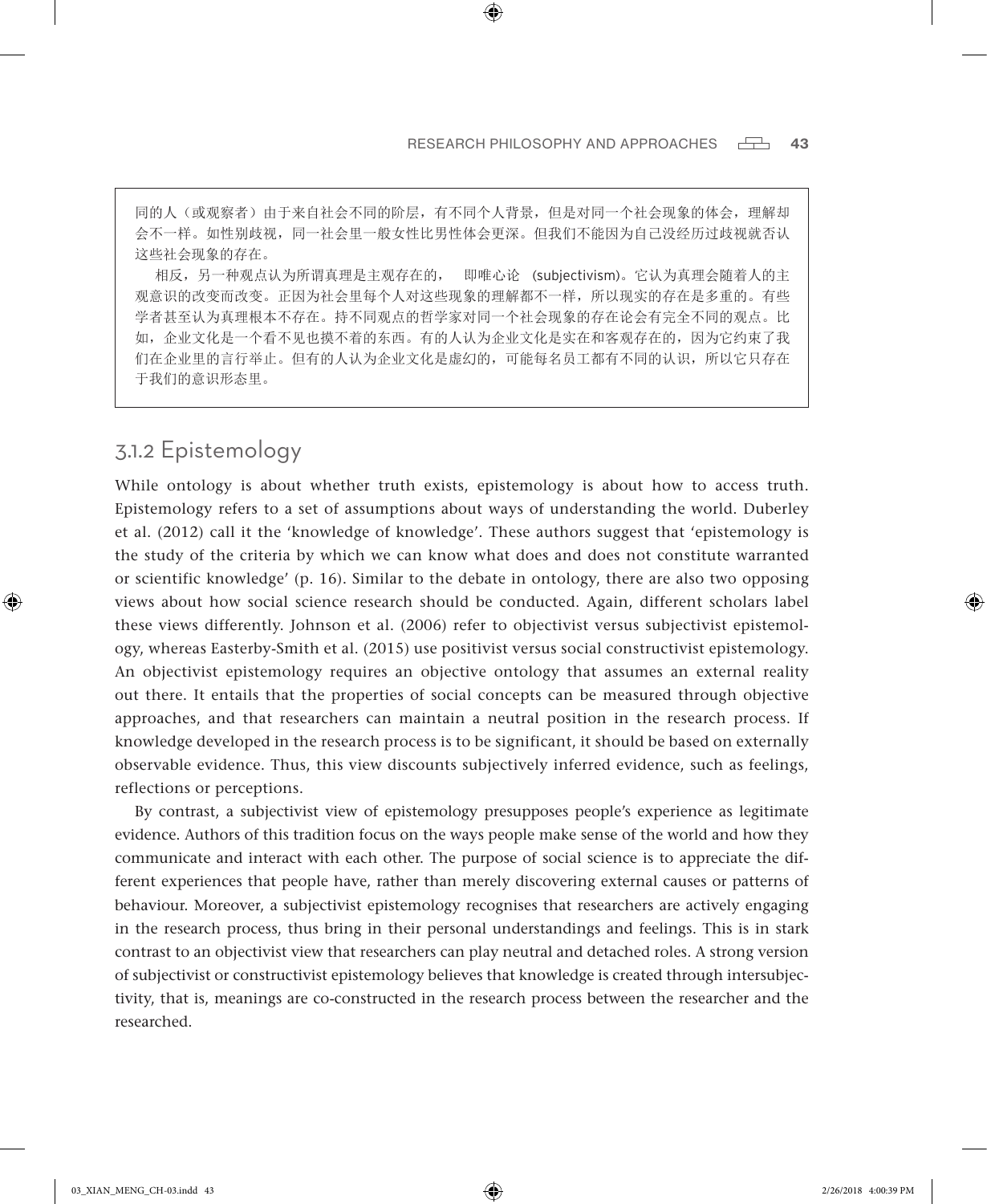#### KEY CONCEPTS IN CHINESE: EPISTEMOLOGY

⊕

存在论探讨的是现实是否客观存在,而认识论探讨的是如何能认知现实,不管是单一的还是多重的现 实。在社会科学里,认识论主要研究的三个问题是:第一,提出新的理论需要有科学的证据,那什么才 算科学的证据;第二,为什么这些证据是有效的;第三,研究者在这过程中能否保持中立的状态。正 如存在论有客观和主观两种观点,认识论也有客,主两种观点。客观论者认为社会的概念是可以从外部 观察和测量的。研究者在科研的过程中应该是客观中立的。只有通过系统的,大规模的收集数据才能发 现社会中人的行为的规律。这样发展的知识才是质量有保证的。而主观论者则认为社会现象是由人而产 生,这些现象大多不能从外部观察,因为这涉及到人的内在的情感、认知和对事物的喜好,以及人与人 之间的交流和交往。但这正是社会科学需要研究的重点。而且,研究者做为社会里的一员,自己本身对 某项事物肯定带有一定认识和偏向,所以研究者很难保持中立或绝对的客观。

Ontological and epistemological positions may be culturally bound. Reflecting on their experience of a UK–China collaborative research project, Easterby-Smith and Malina (1999) note that Chinese researchers are interested in obtaining accurate data and factual information in interviews, whereas their UK counterparts place a greater emphasis on people's perception and interpretation of events. These scholars also observe that Chinese researchers expect an agreed-upon answer to each question and look for similarities and patterns between cases, while British researchers' interests lie in exploring the different accounts of various informants in the same company. Thus, they suggest that Chinese researchers are more likely to take a realist stance, while British researchers hold a constructionist view.

# 3.2 PHILOSOPHICAL PERSPECTIVES

The ontological and epistemological assumptions we discussed above provide foundations for the philosophical perspectives we shall explore below. Here we focus on the four positions that students are most familiar with: positivism, realism, interpretivism and pragmatism.

# 3.2.1 Positivism (实证主义)

Positivism in social science adopts the philosophical stance of the natural scientists. It relies heavily on Popper's (1959) falsificationism (证伪论), which emphasises objective data collection to test hypotheses. It also proposes that researchers should, by all means, act against their personal feelings and attachments in order to develop unbiased theories. Positivists commit to an objectivist epistemology, which assumes that there is a neutral point at which an observer can stand back and observe

♠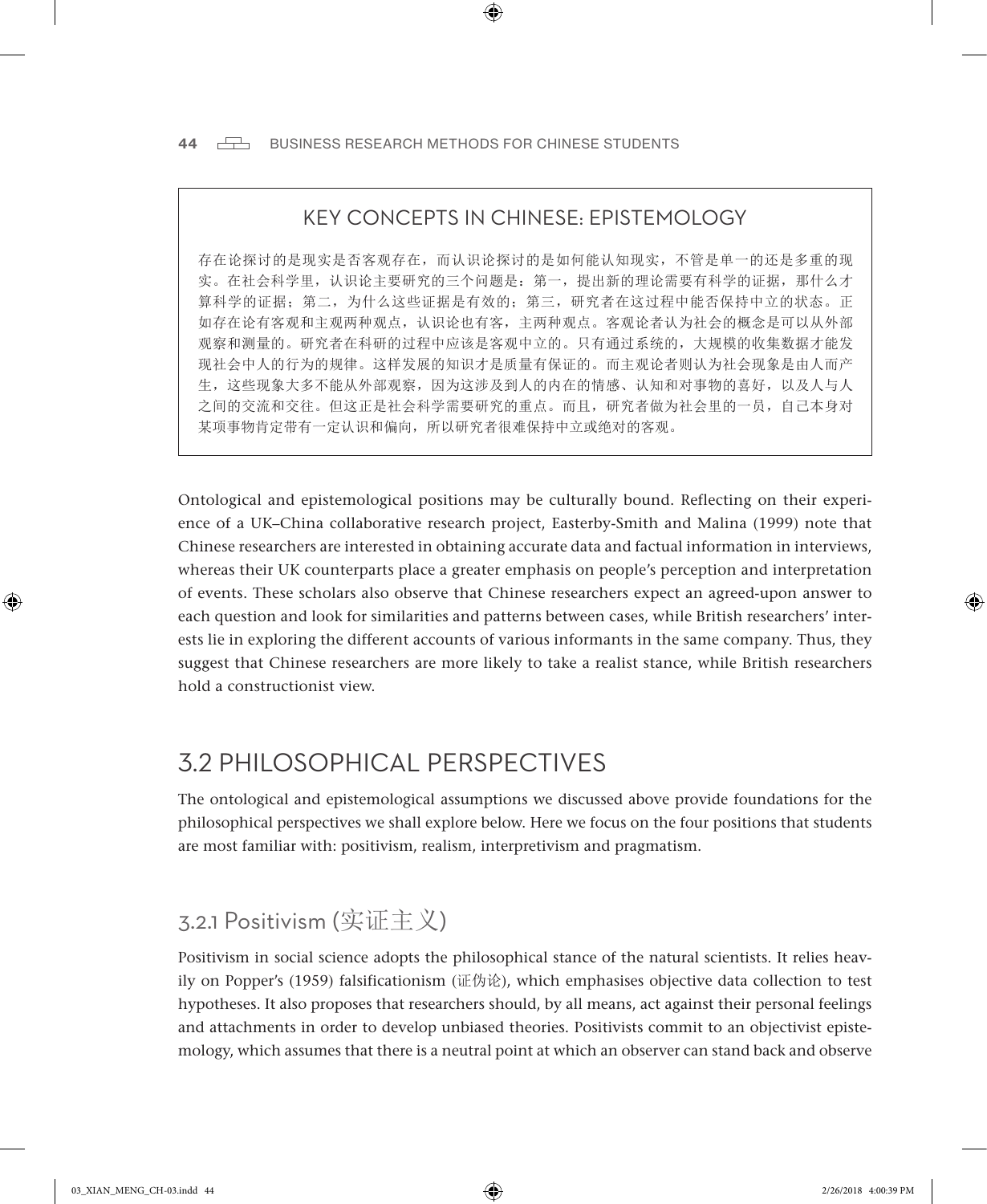#### RESEARCH PHILOSOPHY AND APPROACHES  $\Box$  45

the external world objectively (Johnson and Duberley, 2000). In the research process, knowledge of the external social and natural world can be transferred from a passive knower (the subject) to an independent researcher. Positivists also accept a realist ontological position which entails that there is an objective world out there beyond our senses, and that the job of the researcher is to 'pursue truth', or to fit our theories closer and closer to the one objective reality that we presume (Mitroff and Pondy, 1978). Positivist research entails the evaluation of an underlying commitment to a correspondence of truth. The aim is to ensure a distance between the researcher and the researched, so that the research process and findings can be value-free (Johnson et al., 2006). Positivism has been influential in business and management research and becomes the guiding principle of most quantitative research. Johnson et al. (2006) comment on key steps in quantitative research, which include (1) selecting a sample (often large) to participate in a survey or an experiment; (2) using valid and reliable measurements for each variable; (3) testing hypotheses; and (4) generalising findings to a wider population. In so doing, positivist researchers would be able to produce rational, reliable, theoretically derived and generalisable knowledge.

⊕

Yet, some researchers use positivism to guide qualitative research too. Neo-empiricism (新经验 主义) is sometimes called 'qualitative positivism', as researchers who subscribe to this school use non-quantitative methods within largely positivistic assumptions (Prasad and Prasad, 2002). Neoempiricists also adopt an objectivist epistemology and assume the possibility of the unbiased and objective collection of qualitative empirical data. But they reject falsificationism in favour of induction. Often, neo-empiricists are interested in the subjective meanings that people use to make sense of their everyday worlds and rely on qualitative methods to investigate the implications of those interpretations for social interaction (Johnson et al., 2006). While adopting an interpretive stance, neo-empiricists emphasise the neutrality of the researcher and maintain the idea that there is a world out there to be discovered and explored by an objective means. Because the quality of research can only depend on the researchers' own objective judgement in the process, a key task for the researcher(s) is to establish the credibility of their own behaviours, so as to justify the findings. This can be done through methodological reflexivity (Alvesson and Sköldberg, 2000). That means minimising bias by deploying strategies such as multiple researchers, multiple sources of data collection, cross-referencing and mixed methods.

#### KEY CONCEPTS IN CHINESE: POSITIVISM

实证主义来源于珀朴的证伪论,即任何理论可以当作是真的直到被证实是假科学为止。如一千多年来人们 一直以为地球是平的,直到有人用实例证明地球是圆的。地圆论证明了地平论是假科学。珀朴认为科学研 究就是不断地用新的证据而推翻伪科学,从而不断地接近真理。实证主义承认客观的存在论和认识论。即

*(Continued)*

♠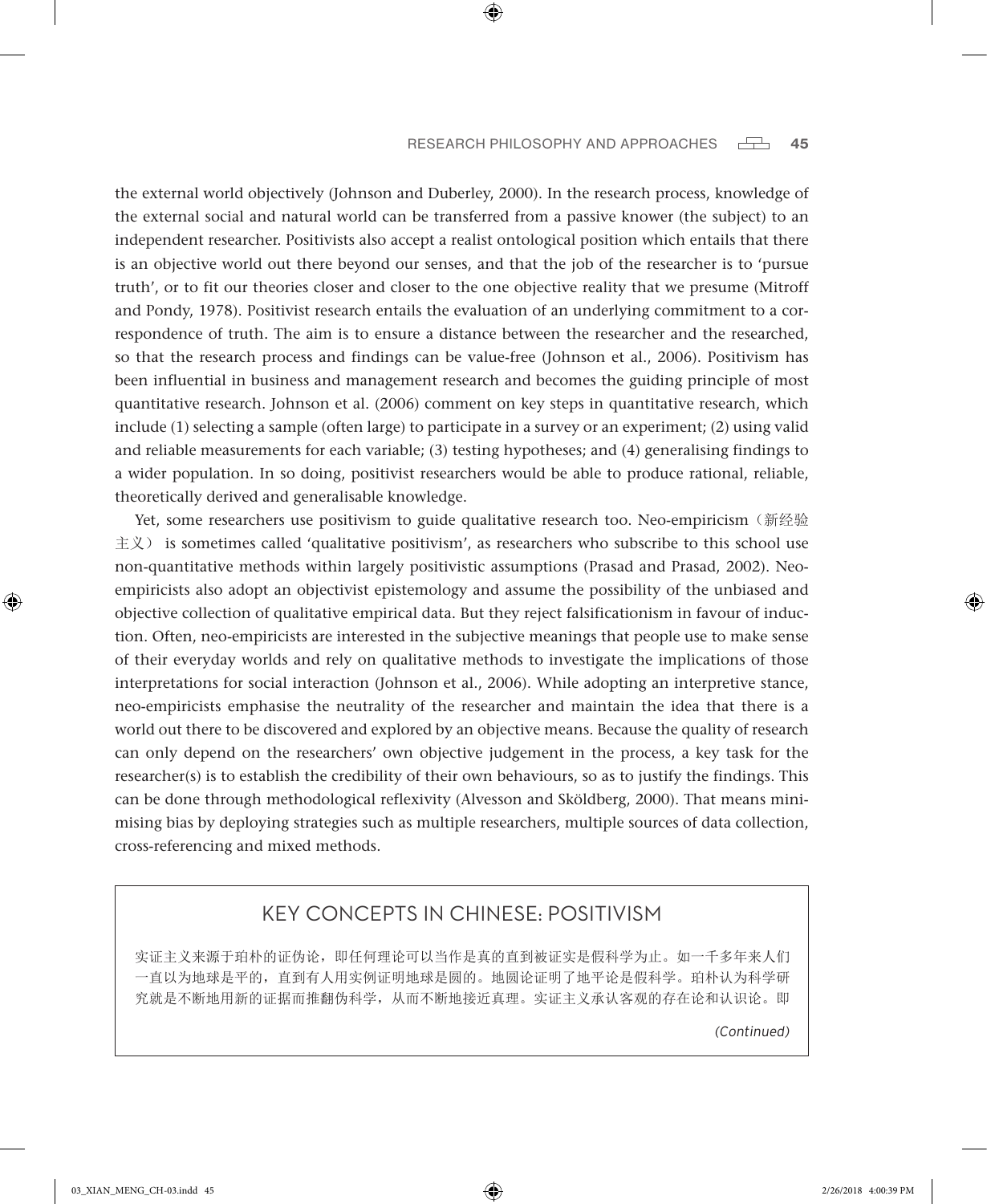46  $\Box$  BUSINESS RESEARCH METHODS FOR CHINESE STUDENTS

认可客观存在,独立于人的认知以外的现实。所以实证论者认为探讨真相的过程也应该采取客观的手段, 研究人员不应该带进自己的偏见和感情。接受实证主义的研究者大多采用定量研究法,主要步骤包括:提 出假设;找出对社会概念的测量;通过发问卷,做实验等向一定的人群收集数据;用复杂的统计方法分析 数据;最后用结果支持或否定假设。他们认为这样的得出的结果较大程度代表客观现实。

⊕

有少数的实证主义者也采用定性研究法。他们认为有些概念带有主观性,所以不能用测量的方法去研 究。这类研究会采用访谈,观察等方法收集数据。但最终目的也是为了寻找客观现实,所以他们更强调研 究人员的中立和客观的地位。往往他们的研究方法论包括很多用于减少主观偏见的手段,如研究员之间互 相监督,采用多个来源收集数据,尽量运用电脑之类的客观的分析手段以减少误差。

## 3.2.2 Realism (现实主义)

Realism adopts an objective ontology, which assumes a reality independent of our cognition. Similar to positivism, realism promotes a scientific and objective approach to doing research. However, realists do not all adopt the same epistemology. Saunders et al. (2015) distinguish between two branches of realism based on how realist researchers collect data and make sense of those data. The first is direct realism, which proposes that what we see is what reality is. It shares an objectivist epistemology and holds that our senses (eyes, ears, hands, etc.) provide us with direct and accurate access to the natural and social worlds. Thus, this branch of philosophy sees the information collected by our senses as useful evidence which depicts reality. However, sometimes we are unable to see the whole truth. This is because we have insufficient information. Therefore, direct realists emphasise the collection of data from multiple sources in order to see the full picture of reality.

On the other hand, critical realism adopts a more subjectivist or social constructionist perspective of epistemology. Critical realists believe that our knowledge of reality is a result of social conditioning and cannot be understood independently of the social actors involved in the knowledge-derivation process (Bhaskar, 1978). In other words, what we see and feel about things may not reflect what things really are. Bhaskar (1989) argues that there exists a reality independent of our knowledge of it. But this reality and the way it behaves are, in important respects, not accessible to immediate observation. In other words, the reality and the 'representation of reality' operate in different domains – a transitive epistemological dimension and an intransitive ontological dimension. The task of the realist researcher is to unearth the real mechanisms and structures underlying perceived events. However, this is not an easy task. Critical realists recognise that societies are structures of social relations where people occupy different positions, have access to different resources and have different interests. Because of our social positions, we tend to see only some parts of reality and are blind to others.

A further difference pointed out by Saunders et al. (2015) is the degree to which direct and critical realists believe research can change reality. Direct realists believe that the social world is relatively

♠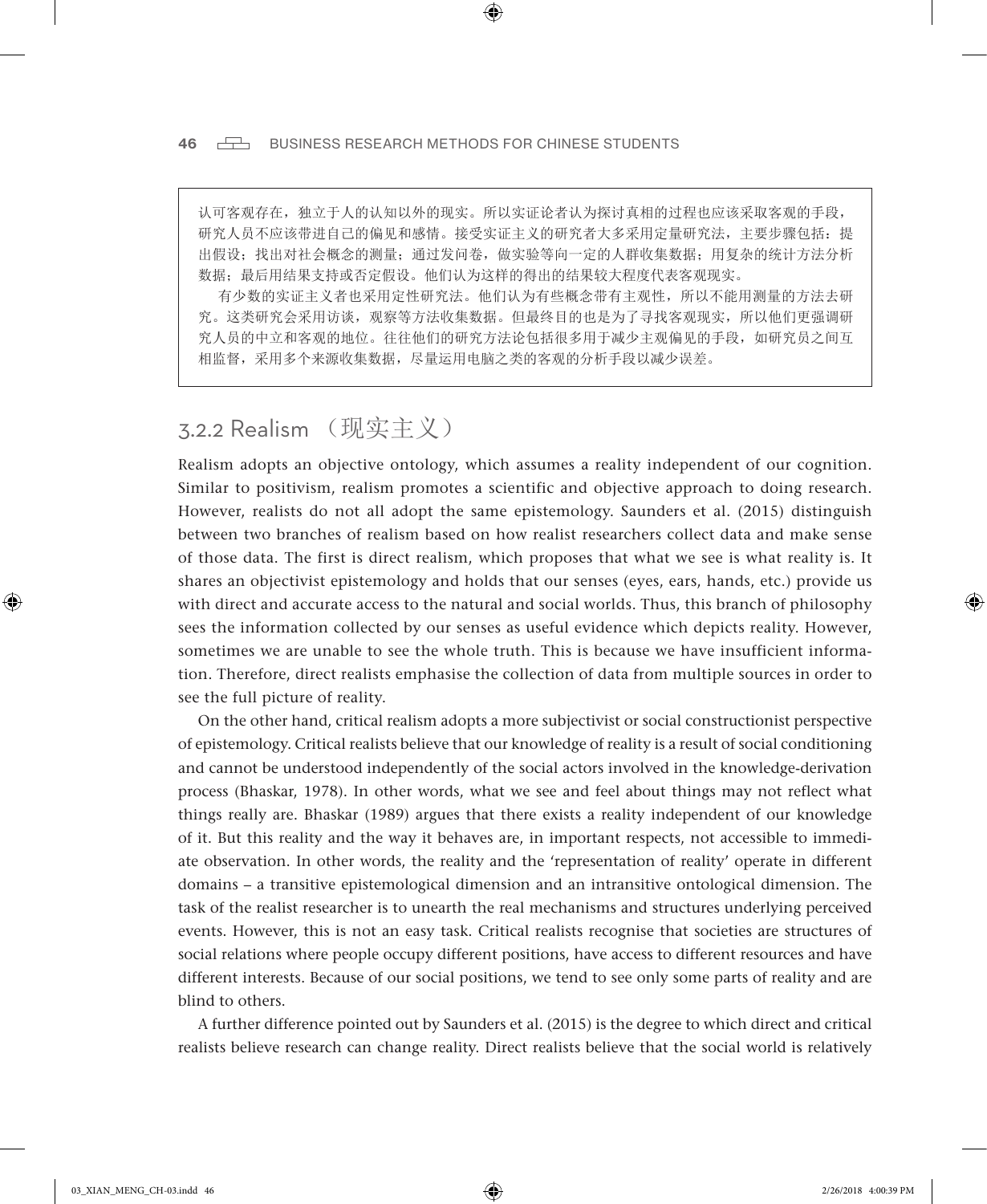stable and that we only study what it is to improve our understanding, whereas critical realists argue that the world is constantly changing due to the changing structures, procedures and processes within it. Our research may enhance our understanding of reality, as well as change it.

⊕

#### KEY CONCEPTS IN CHINESE: REALISM

现实主义承认客观的存在论,所以现实主义者做研究的主要目的是为了寻找客观的,独立于人的认知能力 以外的真理。但现实主义者对认识论没有统一的看法。主要有两种观点,直接现实主义和批判现实主义。 直接现实主义者认为应该持有客观的认识论。但与实证论不同,现实主义讨论的重点是究竟通过人们感官 (如眼睛,鼻子,耳朵,手)收集的信息能不能代表现实或真相。直接现实主义认为现实就是我们直接看 到,听到,和感受到的事物。即所谓的'眼见为实'。而批判现实主义者则倾向于主观的认识论。批判的意 思是看问题不能光看表面现象。认为人作为社会的个体都是有局限性的。我们对社会现象的看法往往受我 们自己成长过程和所处的社会角度的影响。我们认识的事物都是片面的,带有个人偏见的。所以'眼见的不 一定就是现实'。

例如很多企业采用员工弹性上班时间,即有需要的员工可以经上级同意自行安排上下班时间。享受过 该项政策的员工觉得这项措施好,因为这使他们达到工作与生活的更大平衡。而不采用该项政策的员工觉 得这项措施造成管理混乱。批判现实主义者认为虽然有客观的现实(弹性上班时间的后果),但我们对它 的认识只能是主观的(不同的人有不同的体会)。做研究的目的是为了发现那些更深层的,无形的社会结 构和机制。因为这些结构和机制经常左右人们的想法和行为规范。在对社会科学的研究上,因为大部分的 概念(如企业文化)都没有物理的形态,所以研究员大多采纳批判现实主义。

# 3.2.3 Interpretivism (解释主义)

Interpretivism is often presented as a competing philosophy against positivism. Indeed, interpretivists believe that positivist methods are unable to capture the rich experience of human actors and argue that the social world is too complex to be reduced to a series of definite 'laws'. Denzin (1983), for example, notes, critically, that 'references to the social world that [can] not be verified under quantifiable, observable, scientifically controlled conditions must – following Wittgenstein's dictum – "be passed over in silence"' (p. 132). In a nutshell, this branch of philosophy sees human interpretation as the starting point for knowledge development in the social world (Prasad, 2005). Most interpretivists assume a subjectivist ontology which entails that reality and the individual who observe it cannot be separated (Weber, 2004). How we perceive reality and act on it are inextricably influenced by our life experience. In epistemology, interpretivists have a strong commitment to *verstehen* (the German word for understanding) and emphasise the role of humans as social actors in constructing meaning in the world. It is argued that we intentionally form our understanding by making sense of the world we live and work in. Interpretivists believe that the knowledge we develop is contextualised (Halldén et al., 2008), as it bears the mark of our particular culture, experience,

⊕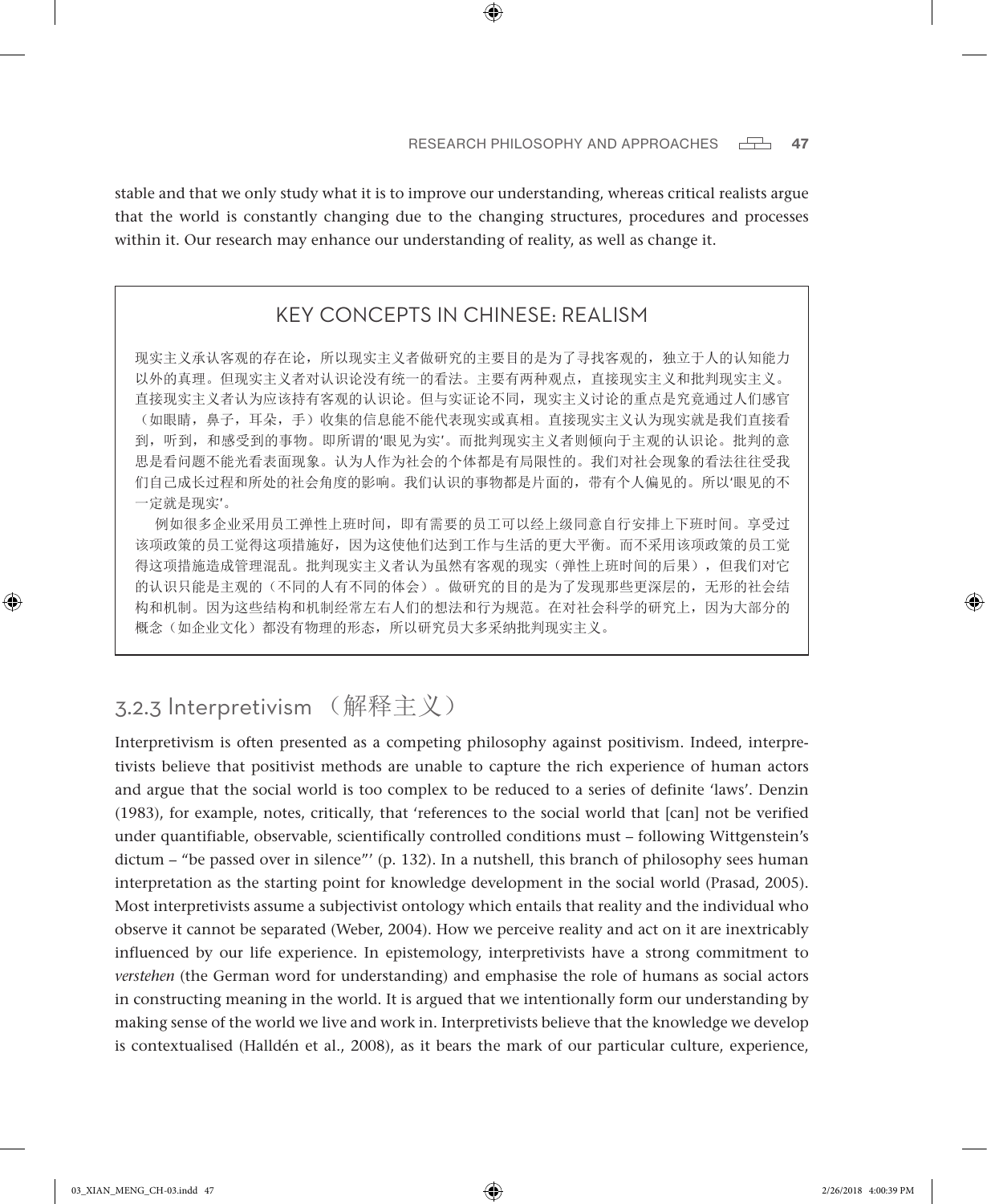#### 48 **BUSINESS RESEARCH METHODS FOR CHINESE STUDENTS**

history, and so on. The same information can be interpreted by different individuals in different ways, and assume different meanings depending on the context in which the information is explored.

⊕

Moreover, interpretivism recognises the role of the researcher within the knowledge construction framework. Researchers are social actors themselves, with a pre-understanding of the phenomenon (Alvesson and Sköldberg, 2000). As frequently the aim of interpretivist research is to increase understanding or seek an explanation for some social phenomenon, the challenge of researchers is to keep an open mind and see the world from the research subjects' point of view. However, this is by no means easy. Scholars from symbolic interactionism suggest that we, as humans, are constantly interpreting the world around us and we adjust our views and actions as a result of our interaction with others in our socialising process. In this case, knowledge produced in a piece of research is coconstructed by the researcher and the researched.

Just as positivism is often associated with quantitative methods, interpretivism is linked to qualitative research (Denzin and Lincoln, 1995). With a view to producing 'thick description', interpretivist studies are conducted at a micro level to develop detailed and contextualised descriptions of certain social phenomena. This insightful understanding of a small part of society is used as a window to look into wider social issues. However, as interpretivist inquiries operate within a small number of observations to acquire in-depth knowledge, they are limited in their ability to generalise. Many interpretivists reject generalisation as a research goal. Guba and Lincoln (1982: 238) maintain that 'The aim of inquiry is to develop an idiographic body of knowledge. This knowledge is best encapsulated in a series of "working hypotheses" that describe the individual case. Generalisations are impossible since phenomena are neither time- nor context-free'. Scholars have since developed new criteria to assess interpretivist and qualitative research (see, for example, Symon and Cassell, 2012). We will elaborate on the issues of sampling and assessing research quality in the next two chapters.

#### KEY CONCEPTS IN CHINESE: INTERPRETIVISM

解释主义提出很多与实证主义不同甚至相反的理论。解释主义的提倡者认为研究社会科学不应该用研究自 然科学同样的方法。社会科学(包括管理学)在很大程度上是研究人们对事物的看法和观点,而不是一个 事物本身。解释主义者大多接纳主观的存在论,认为社会上的事物存在于人们认知的层面。一些社会现象 (如歧视)的存在是因人而异的。感受到其后果的人认为它存在,而感受不到的人则认为它不存在。所以 '真理'产生的过程跟认知这个事物的人有很大关联。解释主义同意主观的认识论,认为人们对事物的看法, 解释跟个人的背景分不开。知识和理论的产生其实是我们对社会现象的解释。而这种解释,或我们对事情 的感受与看法,总受到我们自身的文化、背景、生长的社会环境,历史环境的影响。这些都是唯心的。

解释主义者关心的是对社会现象进行深入的调查,了解事情的来龙去脉:现象为什么会产生,如何产 生,对人们有何影响,人们的感受如何等。解释主义常从微观的角度研究,采用定性研究法,通过面谈, 长期深入的观察等方法收集数据,提供解释。解释主义认为研究者在调研的过程不是被动、中立的。研究 员本身对某件事物的看法是知识产生的一部分。

♠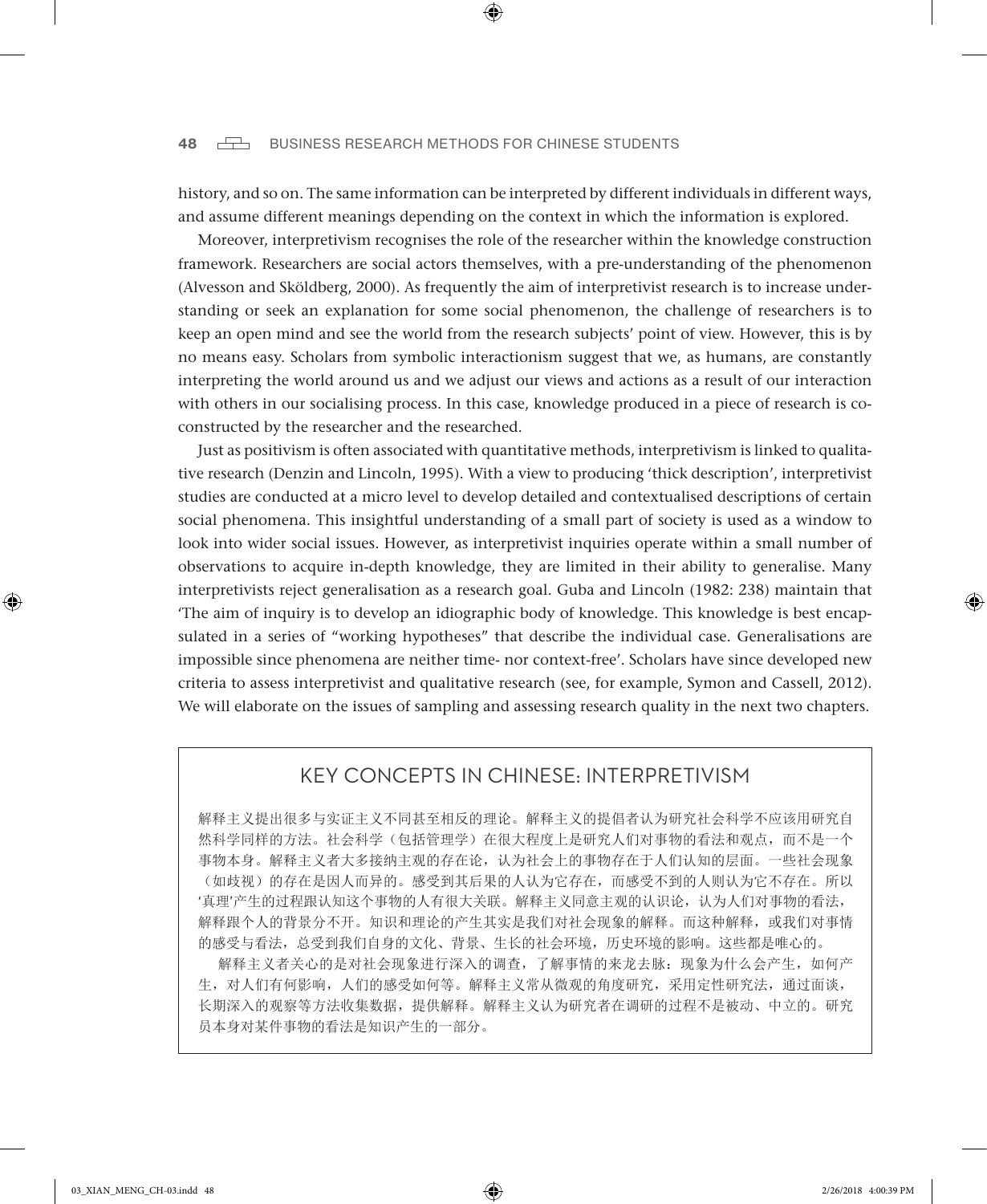#### 3.2.4 Pragmatism (实用主义)

After reading the above discussions, you may find it very difficult to completely agree with either an objective or a subjective ontology and either an objective or a subjective epistemology. This is exactly the argument of pragmatism. Some pragmatist researchers believe that it is futile to engage in endless debate between the positivists and the anti-positivists. The term pragmatism comes from the same Greek word which means action. It was also developed into other English words we use frequently, words such as 'practice' or 'practical'. This branch of philosophy originates in the work of some American philosophers, such as William James and John Dewey, as a way to escape the epistemological deadlock between the realist view and the relativist view. Pragmatists do not always have the same ontological perspective. Some, for example Peirce (1878/1992), appear to adopt a more realist stance, while others, such as Rorty (1980) and James (1975), reject any attempt to represent a world independent of possible human experience. In epistemology, or the theory of knowledge, pragmatists place an emphasis on practice. Pragmatists accept a view that our practical knowledge is greater than our theoretical knowledge, as any theory must arise out of practice and individual experience (Mounce, 2000). James (1975) argues that the truth of a belief lies in its consequences for experience. A belief can be seen as true if it enables us to anticipate further experience. However, when experience is insufficient to distinguish between two competing views of the world, we tend to accept the one that is more persuasive (Rorty et al., 2004).

⊕

In terms of doing research, pragmatists reject the notion that there are predetermined theories that depict reality. Nor do they believe people can construct meaning out of nothing (Rorty et al., 2004). Instead, pragmatists suggest that our research question determines the method we adopt. A researcher can have both objectivist and subjectivist epistemologies depending on what is being studied. In other words, there is no need to stick to one perspective, and it is perfectly acceptable to adopt variations in ontological and epistemological issues in different projects and sometime even in the same project. For example, some researchers use mixed methods – both quantitative and qualitative methods in one piece of research. We will return to the discussion of mixed methods in Chapter 4.

#### KEY CONCEPTS IN CHINESE: PRAGMATISM

实用主义起源于19世纪后期和20世纪初期几位美国哲学家的著作,主要倡议人包括查尔斯皮尔士,威廉詹 姆士和约翰杜威。实用主义打破了唯物论或唯心论的对立,认为这些争议都是次要的。有的实用主义者甚 至认为哲学家们争论不休的存在论和认识论都是没有意义的。实用主义被认为是唯物,唯心论之间的折中 或妥协的办法。实用主义既否定了实证主义的很多基本前提,即任何事物都有不受人思想控制的规律,做

*(Continued)*

♠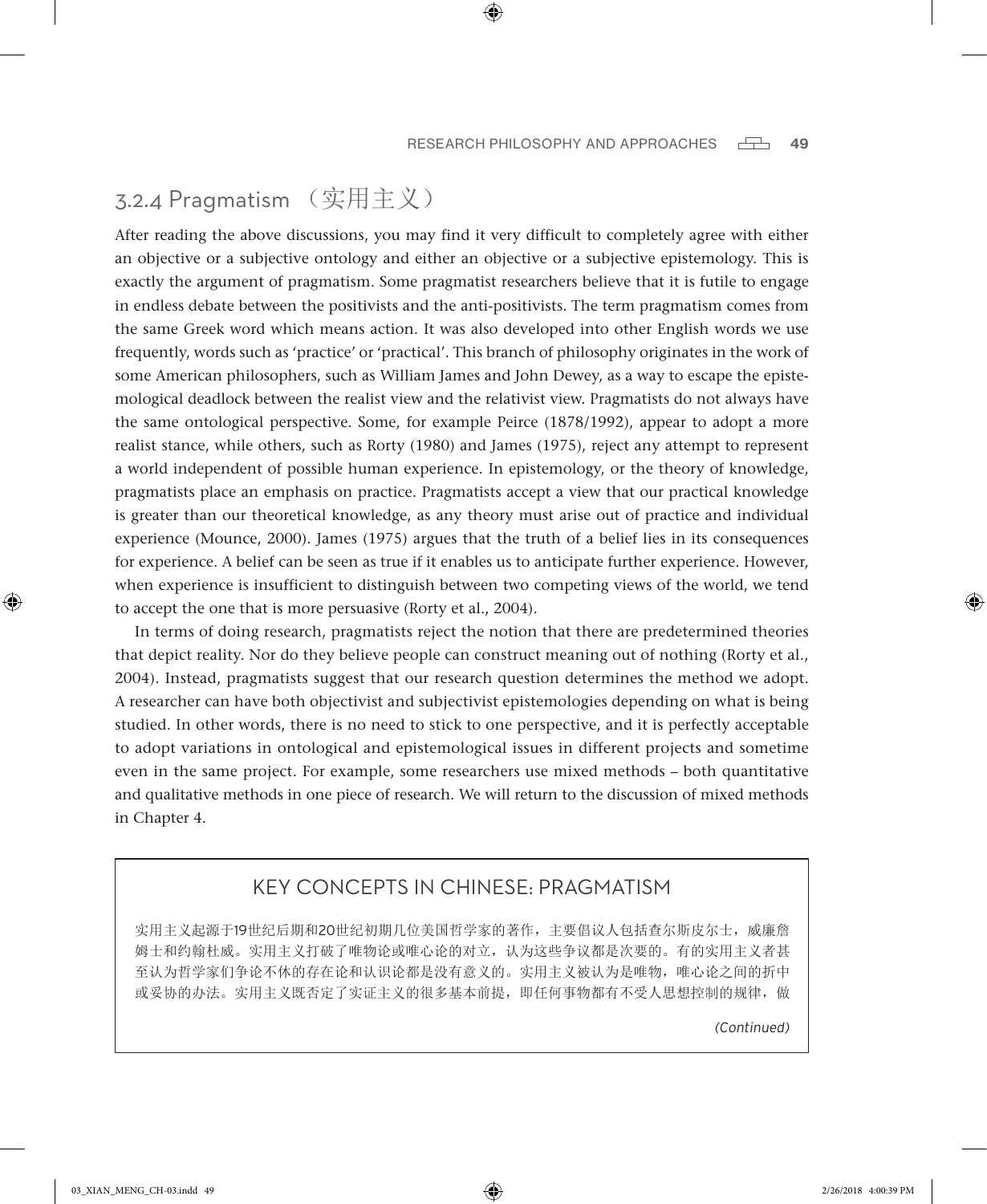50  $\Box$  BUSINESS RESEARCH METHODS FOR CHINESE STUDENTS

研究就是要找出这些规律。但实用主义也否定了极端唯心主义,即真理只存在于每人的意识形态里。实用 主义者在存在观上接受多元论,即社会上有些概念是客观存在的,有些是主观存在。但哪些是主观,哪些 是客观的其实我们也不一定知道。因此,他们的认识论也接受主,客两种观点。

⊕

在学术研究上,实用主义强调两点。第一,研究的问题或对象决定研究的方式。如果你研究的是客观 存在的事物,那可以用客观,中立的方法,如做试验,发问卷等。但如果你研究的是意识形态上的问题, 如人的情感,对事物的态度等,就要用感性的方法,如通过深入的访谈,研究个人背后的故事或其感想 等。第二,实用主义认为即便有客观真理的存在,这些真理也必定来源于人们实践的经验。杜威提倡的现 实主义提别强调抽象的理论和个人经验,反思之间达成平衡。要判断一种理论的'好'与'不好',就要看其是 否有实用价值。对于某种知识,不管它是用哪种方法论发展出来的,只要是有用的就是'真理'。这有如中 文里常说的'不管黑猫还是白猫, 能抓老鼠的就是好猫'。

因为实用主义强调理论的实践价值,所以对管理科学的研究起了重要的贡献。实用主义也受到一定的 批评。反对者认为实用主义太过讲究实际效果,其实是功利主义。有些理论可能短期内不一定有很强的实 用效果,但不见得是没用的。而且,有用与否有时是因人而异。我们不能否定一些真理的存在,只因为它 们对我们没用。

## 3.3 RESEARCH APPROACHES

As we suggest in Chapter 2 and throughout this book, your research should be underpinned by a body of existing knowledge and involve a set of theories. Although you may learn your theories and methods from separate courses, there is interplay between theory and method (Dubois and Gibbert, 2010). Van Maanen et al. (2007) make this explicit when they suggest that 'it is our stand that theory and method are – or should be – highly interrelated in practice. Theories without methodological implications are likely to be little more than idle speculation with minimal empirical import. And methods without theoretical substance can be sterile, representing technical sophistication in isolation' (pp. 1145–6). While the links between theory, method and empirical phenomena are crucial, in practice not every piece of research draws on the same amount of theories at the design stage of research. The amount of existing knowledge and theories available in your topic and the extent to which you are clear about the theories at the beginning often inform the choice of your research approaches. In this section, we explain three research approaches, namely deduction (演绎法), induction (归纳法) and abduction (溯因法), and the implications of adopting each approach in relation to developing context-related knowledge. (See Table 3.1.)

#### 3.3.1 Deduction

The deductive approach (or top-down approach) owes much to positivism and Popper's (1959) falsificationism. As you may have guessed, it is related to the use of quantitative methods. Some researchers also adopt a case study method – see, for example, Yin (2014). Popper famously

♠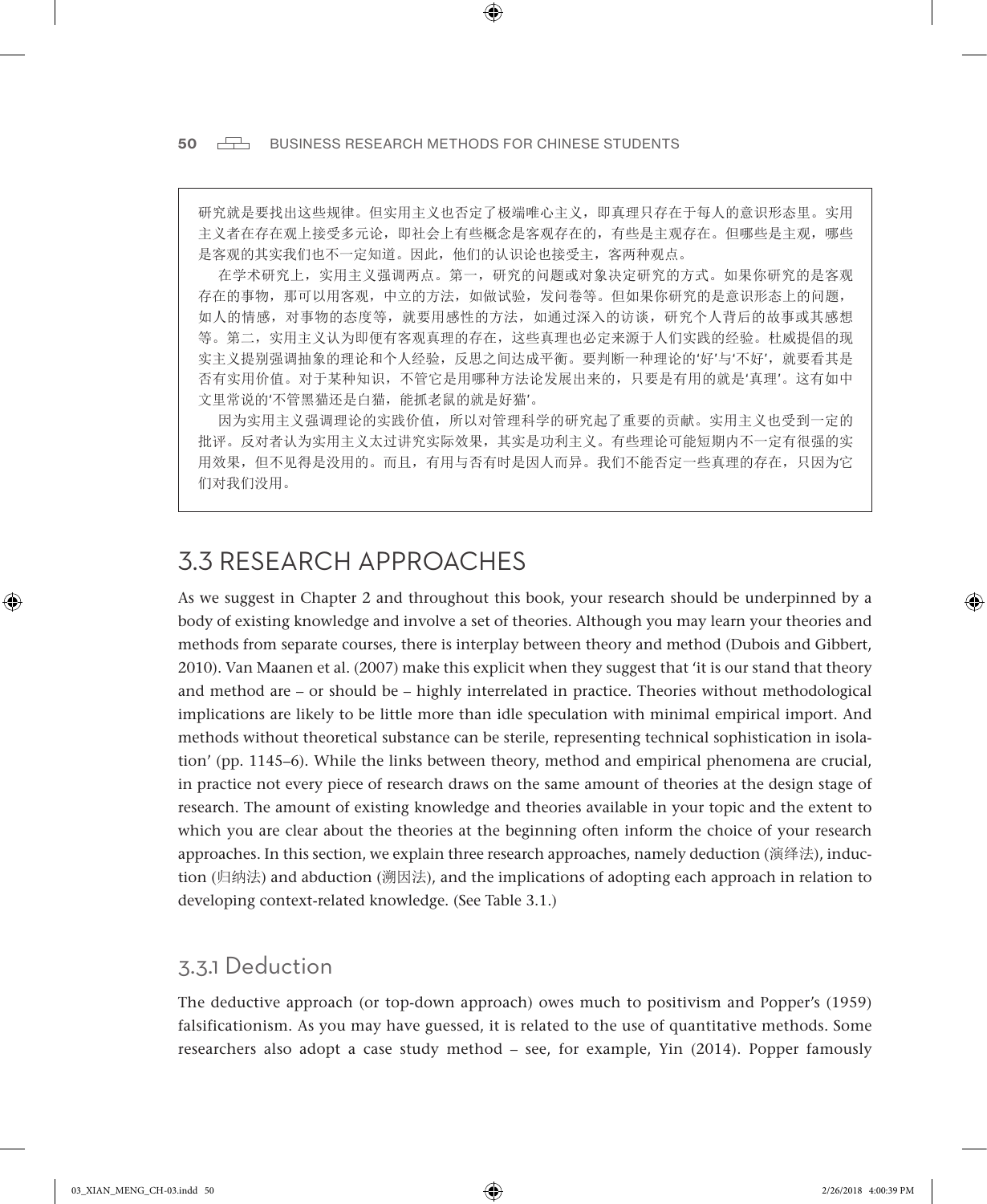| Research approach | <b>Philosophy</b>              | Knowledge in relation to context                          |
|-------------------|--------------------------------|-----------------------------------------------------------|
| Deduction         | Positivism<br>Realism          | Context-free knowledge, context-embedded knowledge        |
| <b>Induction</b>  | Interpretivism                 | Context-specific knowledge                                |
| Abduction         | Critical realism<br>Pragmatism | Context-embedded knowledge, context-specific<br>knowledge |

⊕

| Table 3.1 | Comparison of research approaches |  |  |
|-----------|-----------------------------------|--|--|
|-----------|-----------------------------------|--|--|

proposes his hypothetico-deductive method, in which he argues that researchers should try to disprove (rather than prove) their theories. He suggests that no matter how many instances we observe that could confirm our theory, it is always possible that the next observation could contradict the theory. In other words, we can never be sure that our past experience would be adequate to predict future instances of the phenomenon we are interested in. As such, we might probably never be able to prove our theory to be true. What we could do, instead, is to falsify it. Science advances as we get closer to the truth by removing the errors.

Popper further suggests that in order to make this process operationalised, we should develop hypotheses – a set of unproven assertions about the relationship between the concepts (Gill and Johnson, 2010) – and test them. The process of deductive logic is presented in Gill and Johnson (2010), where they outline five steps: (1) theory – deduction starts from the development of a conceptual and theoretical framework or model; (2) hypothesis formulation and operationalisation – following the deductive logic and review of literature, researchers formulate speculative statements that make precise predictions about what should happen. Theoretical concepts are tested through a set of measurements; (3) data are collected to test the hypotheses and by implication the underlying theory; (4) if the theory survives empirical testing, it becomes facts of reality; (5) otherwise, the theory should be adjusted. Details of developing and testing hypotheses will be presented in Chapters 4 and 8.

The deductive approach has been highly popular among scholars conducting research related to China. Quer and colleagues' review of 180 empirical articles in leading international journals in the areas of business and management in China show that an overwhelming 82.2% of the articles adopted a deductive/quantitative approach (Quer et al., 2007). In a similar vein, but more specific to the HRM discipline, Cooke (2009) analyses 230 China-related papers and concludes that quantitative methods, typically in the form of a questionnaire survey, dominate data collection. In developing global management knowledge, the deductive approach might be particularly useful in context-embedded research, i.e. research that uses a nation's social, cultural, legal and economic variables as predictors and organisational attributes as dependent variables (Cheng, 1994). Contextembedded research starts with Western theories and models and incorporates contextual factors of China, such as collectivism or *guanxi*, in an attempt to modify or extend existing theoretical

♠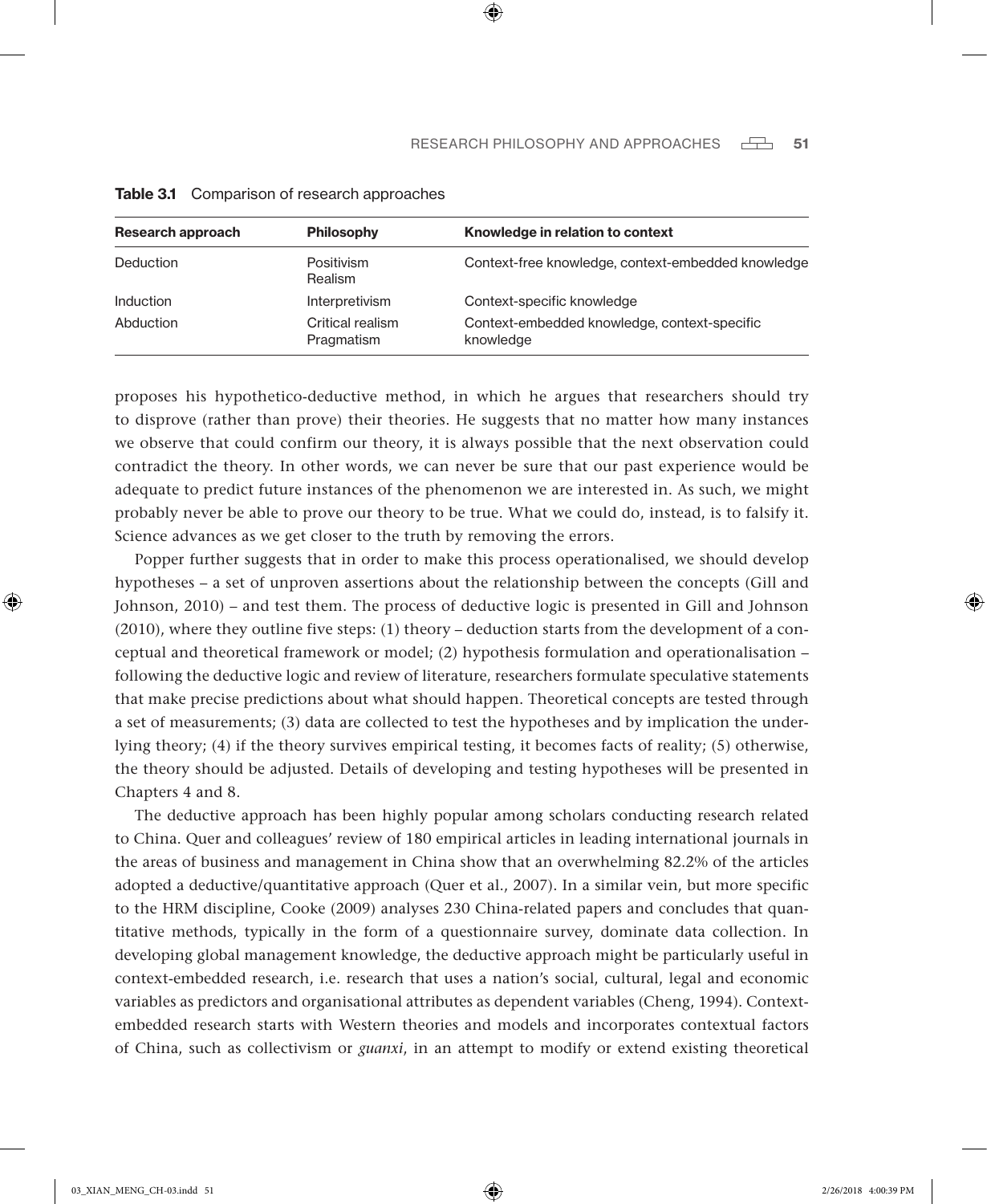predictions in relation to the dependent variables. This type of research generates context-bounded models (Tsui, 2004). If the findings show that the theories are insensitive to the context, this research could also generate context-free or universal knowledge.

⊕

#### KEY CONCEPTS IN CHINESE: DEDUCTION

演绎法和归纳法是西方研究方法论里最普遍的两种方法。演绎法遵循实证主义和证伪论的原则,其目的是 要找出事物之间的因果关系。采取演绎研究方法的人一般也采用定量研究法。但也有一部分人采用案例分 析法。演绎法推理的过程是先提出理论,再用实例或数据来验证该理论。具体操作包含几个重要的步骤: 第一是从现有理论为出发点,逐步推论并提出一些假设(即新理论),如提高工资会提高员工的积极性。 第二是找出测量主要概念的方法。第三是收集和分析数据。第四是用结果证实或否定该假设。演绎法经常 被认为是前半段难,后半段易。做研究时,开始要大量阅读文献,参考前人的理论从而提出自己的理论框 架,所以前期工作量较大。演绎法强调研究过程必须很严谨,数据必须有效和可靠,这样得出的结果才能 够作出科学预见。

演绎法有一定的局限性。第一,研究的过程不够灵活。由于在前半段已经提出了理论框架和假设,后 半段就很难再加进新的东西。即便研究人员后来有新的想法或发现更有趣的现象,也只能放弃。第二,演 绎法有一定的风险。有人认为演绎法就跟钓鱼一样,提出的理论和假设'被证实最好,被否定了就拉倒'。 如果所有的假设都被否定了,则浪费了时间和精力。

#### **Example 3.1**

#### DEDUCTIVE RESEARCH

An example of using deduction to conduct context-embedded research is the study of high-performance work systems (HPWS) and organisational performance in China by Zhang and Morris (2014). Their literature review starts from Western notions of HRM and performance, and then focuses on HPWS and employee outcomes, and their relevance in China. On this basis, six hypotheses were proposed. Data collection involved a survey of HR directors/managers of firms in Beijing. Measurements were adopted from existing research from the West. Data analysis shows that five hypotheses are supported, which thus confirms that these Western theories are applicable to the Chinese firms.

#### 3.3.2 Induction

While deduction starts from theory and later uses empirical data to prove or disprove the theory, the logic of induction is almost the reverse. To put it simply, the inductive (or bottom-up) approach attempts to build theory based on empirical observations in the world. Historically, the debates between supporters of the two camps have been longstanding and often involve

♠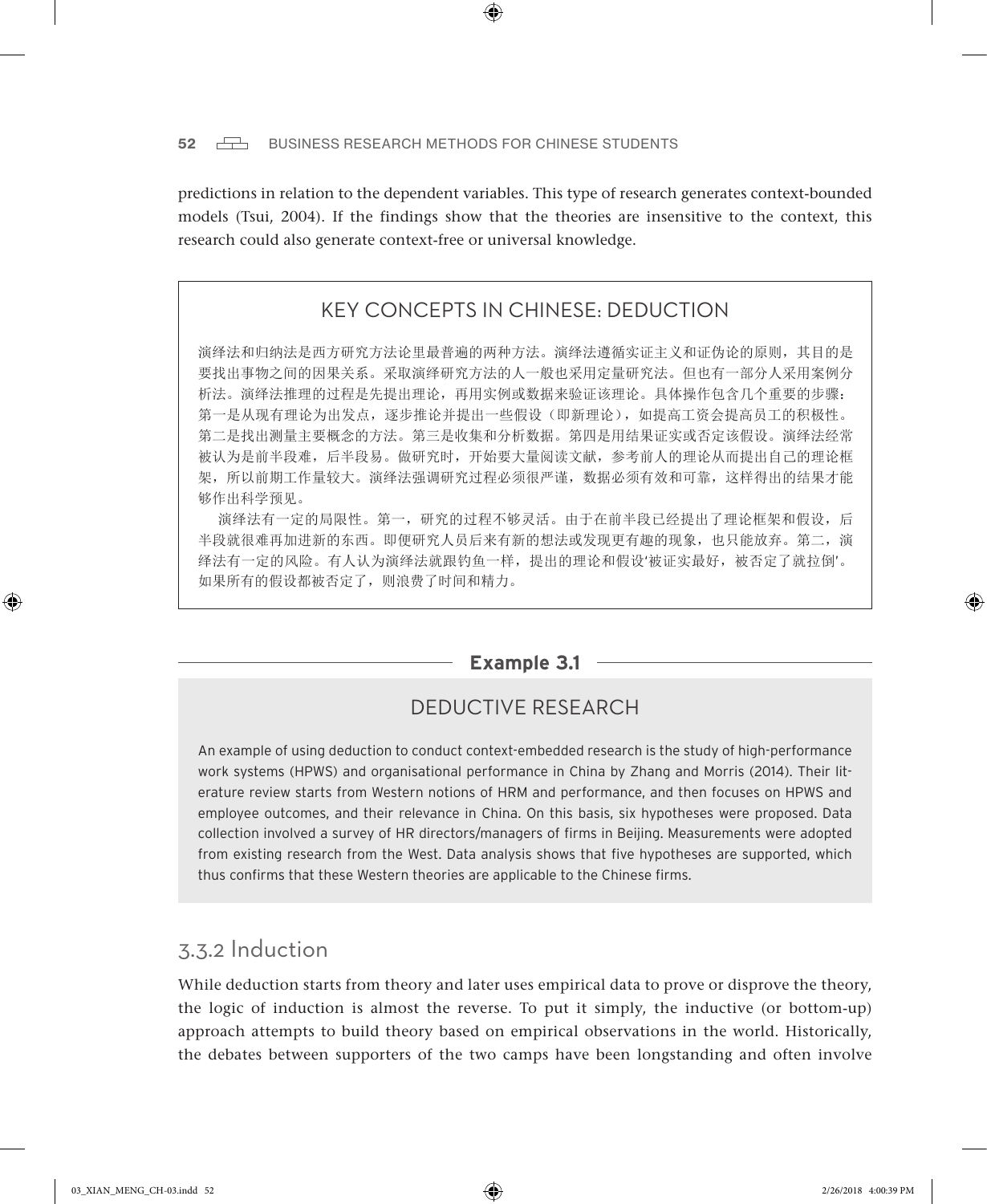natural science pitted against social science researchers. Research using an inductive approach in social science shares at least three characteristics.

⊕

First, many inductive researchers challenge the idea of establishing a theory upfront (Gill and Johnson, 2010). They argue that it is pointless to give explanations of social phenomena based on speculation. Instead, theories developed out of real-life experience are more useful and accessible to practice. They also oppose relying too much on literature, because existing theories limit our imagination and negatively affect the novelty of research. Researchers should conduct research without a priori constructs, as this allows them to let concepts emerge from the data rather than being constrained by previous theory (Randall and Mello, 2012). Perhaps the most famous method developed out of the inductive tradition is grounded theory, which is designed to allow theories to emerge from the data (Glaser and Strauss, 1967), as will be discussed in Chapter 4.

Second, proponents of induction reject the deductive approach of attempting to uncover the causal relationships between variables. Researchers following this tradition often subscribe to an interpretivist philosophy and see human interpretation of the social world as a crucial step in developing knowledge. Thus, they argue that an inductive approach allows them to establish insightful understanding about those situations leading to human actions, and the subjective dimension of human action, such as people's intentions, motives, attitudes and beliefs.

The third characteristic lies in the methods that researchers use for data collection and analysis. Proponents of induction are critical of deduction, which tends to follow a rigid methodology that leaves little room for alternative explanations. They argue that, at best, researchers using a deductive approach can only find what they seek (to prove or reject a hypothesis). The inductive approach that relies on the qualitative method of data collection and analysis, on the contrary, enables a more flexible structure to allow a potential change of research emphasis as the study progresses. However, every piece of research should have a focus. To solve this problem, research adopting induction usually forms research questions at the beginning and uses them to guide the process.

The inductive approach has gained increasing recognition in the researching-China community since the mid-1990s, as many researchers quickly realise that general knowledge developed in the West provides limited or little explanation of local concepts that are deeply embedded in Chinese culture and society. Chinese culture is fundamentally different to that of the USA or Europe. The search for a theoretical framework to research phenomena unique to the Chinese context (guanxi, Confucius ethics, yin-yang, job allocation in state-owned enterprises, etc.) in the literature often proves fruitless. In their article on the methodological challenges of researching in China, Stening and Zhang (2007) point out that 'Western conceptualisations and measurements of Chinese culture are inadequate and flawed insofar as they take, among other things, a rational perspective rather than one based on contradictions and process' (p. 123). Thus, there have been a number of calls for context-specific or indigenous Chinese research that leads to context-bound knowledge (Meyer, 2006; Quer et al., 2007; Tsui, 2004). Tsui (2004: 501) defines indigenous research as that which 'involves the highest degree of contextualisation or research that does not aim to test an existing

♠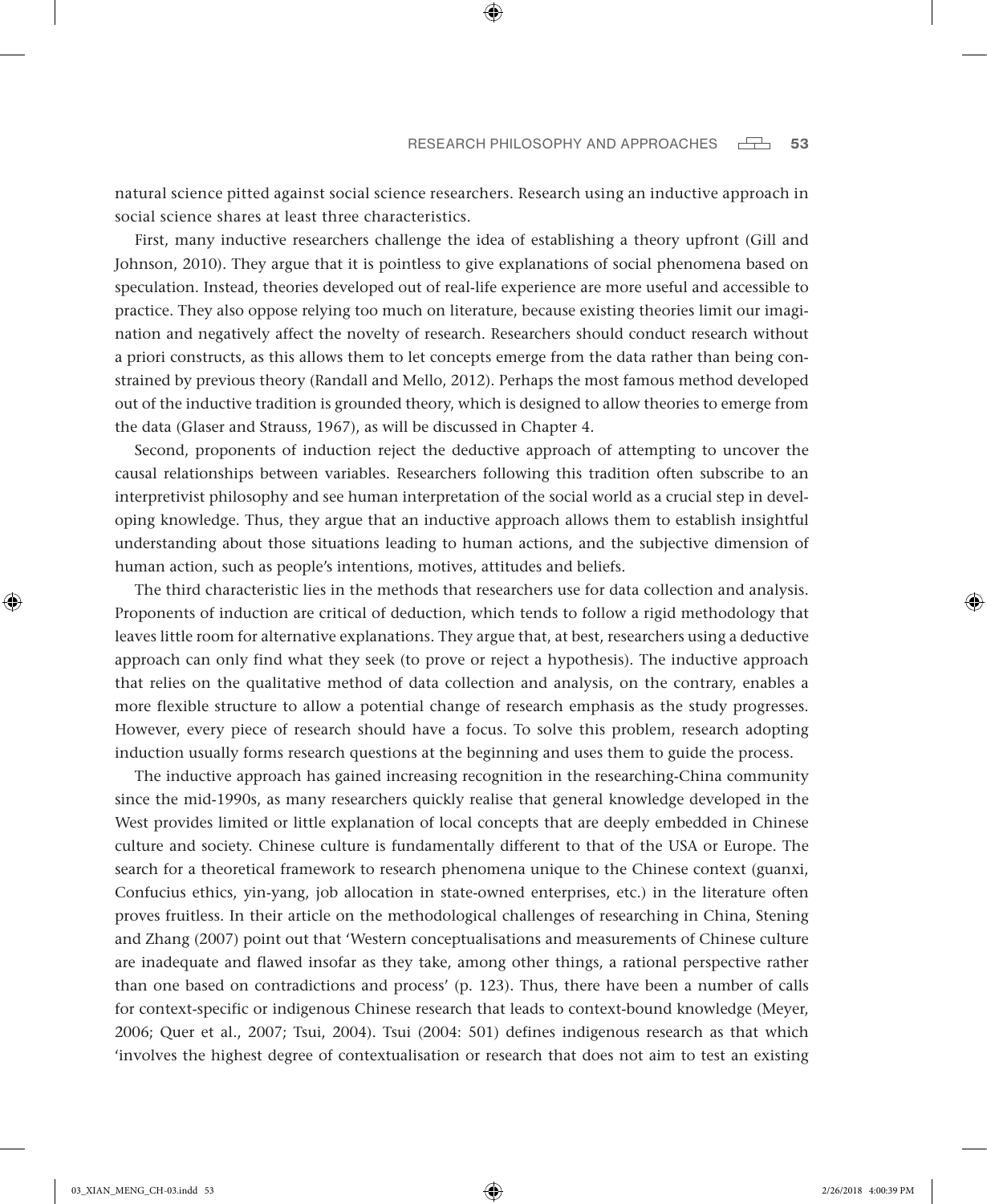#### 54  $\Box$  BUSINESS RESEARCH METHODS FOR CHINESE STUDENTS

theory but to derive new theories of the phenomena in their specific contexts'. Developing such highly contextualised knowledge is certainly the strength of inductive research. While it is considered good practice to start with a review of the literature, researchers generally go beyond the boundary of existing conceptual frameworks. Western theories are treated as preliminary and their limited explanatory power is indicated right at the beginning. Most of this type of research focuses on a unique social phenomenon and uses a small sample with unique attributes to build new theories based on observations.

⊕

#### KEY CONCEPTS IN CHINESE: INDUCTION

归纳法的推理逻辑与演绎法相反。提倡归纳法的人认为理论的发展应该从社会现象为出发点,通过深入的 观察,用各种研究方法收集数据,最后归纳总结出理论。由于理论来源于经验和实际操作,这样研究出来 的理论知识才有实际意义,而且可行性较高。大部分采用归纳法的人倾向于接受解释主义的哲学思想,认 为社会概念跟物理概念不同,人有思想,而物体没有,所以不能用同样的方法研究。社会概念存在于人们 的主观意识中。人们对这些概念的认识很多时候是既模糊又复杂。因此社会概念不能简化为测量,并采用 数学的方式分析。支持归纳法的人一般采用定性研究法,虽然他们刚开始也参考文献,以增加对该研究课 题的了解,但不会提出一个完整的理论模型。归纳研究法是上半段容易,下半段难。前期对文献的回顾是 点到为止,提出研究的问题即可。后期收集数据(通常采用访谈,观察,去现场亲身体会等方式),分析 数据(如逐字逐句地分析访谈的文字稿),到最后归纳出理论的工作量较大。

归纳法也有局限性。首先,归纳法强调质量而非数量。追求对现象进行深入的调查,所以只能研究较 少数的样本或人。因此很多人质疑归纳法提出的理论,认为这种理论没有合法性和广泛性。其次,归纳法 也有风险。由于研究的过程较灵活,涉及的面广,有时容易迷失方向,失去重心。所谓面面俱到,其实是 面面不到。

#### **Example 3.2**

#### INDUCTIVE RESEARCH

One such indigenous study conducted in the Chinese context using an inductive approach is Woodhams et al. (2015), who examined female managers' careers. After discussing the distinctive social and cultural environments in which Chinese women develop their careers, the authors question the suitability of applying Western theories in China. To obtain authentic understanding, the authors conducted 20 interviews with female managers who held senior and executive positions. Data were analysed using two culture-specific factors: the system of gender relations and the culture of collectivism. Using this framework, the authors developed a four-fold taxonomy that captures Chinese women's career orientations.

♠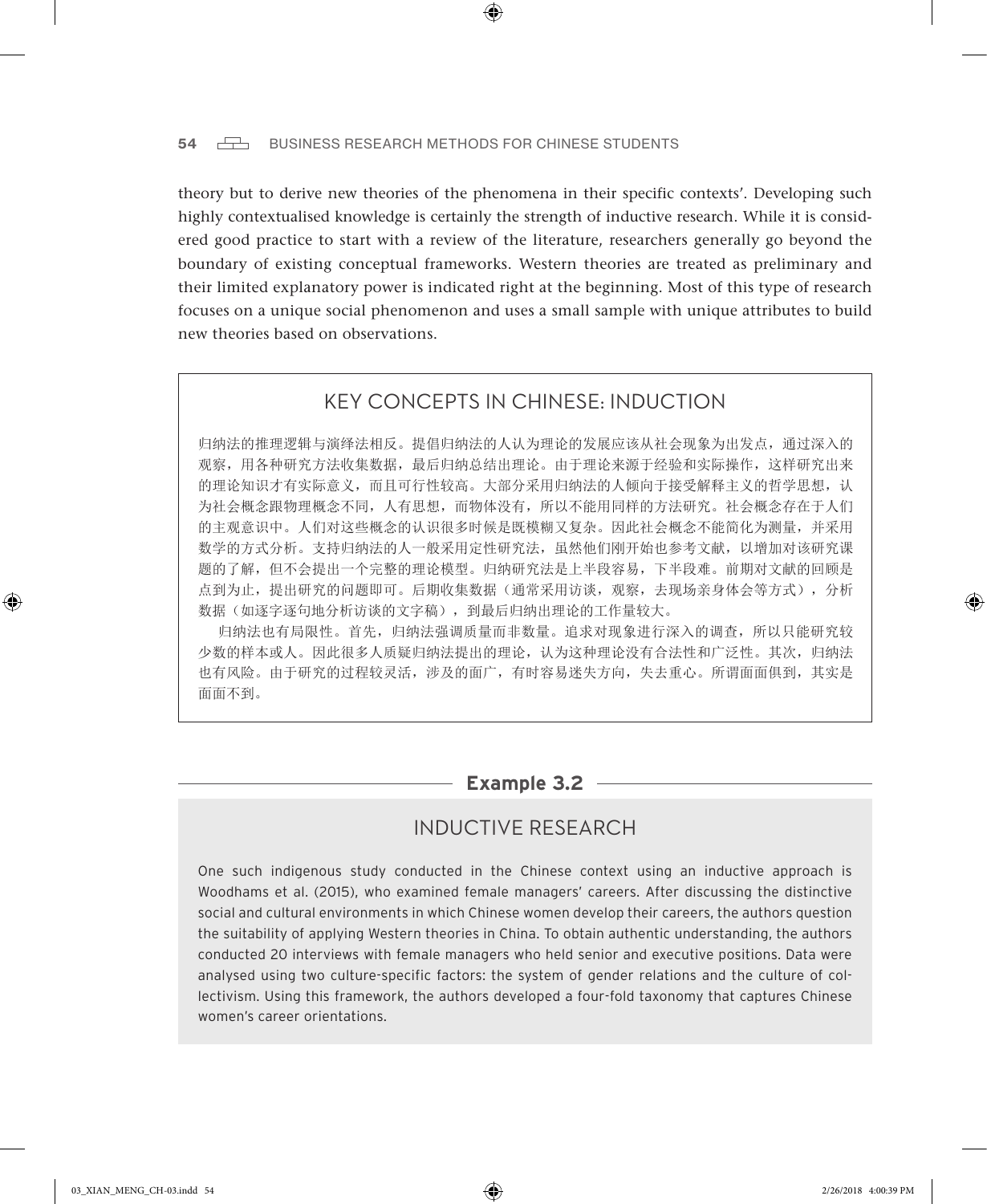#### 3.3.3 Abduction

Both inductive and deductive approaches assume that the relationship between theory and empirical data, or vice versa, is one-directional. One apparent issue when conducting research is that there is interplay between theory and the empirical world. Abduction has been presented as an approach that could combine the advantages of both deduction and induction. Originating from the philosophical position of pragmatism, the abductive approach has also become popular with critical realists and moderate constructionists. Järvensivu and Törnroos (2010: 102) discuss the use of research approaches in relation to researchers' ontological and epistemological positions:

⊕

Naïve realists usually adopt a deductive research process, wherein researchers begin with theoretical argumentation and test these arguments with empirical observations. In contrast, naïve relativists often start with subjective accounts of lived experiences and from thereon build theory inductively. Critical realism and moderate constructionism are more in the middle and therefore adopt often a research logic based on abduction.

Proponents of this approach suggest a mutually dependent relationship between theory and empirical phenomena in research. The binary of theoretical insights and empirical observations should be treated simultaneously. It is argued that theoretical frameworks evolve as researchers examine data from the empirical world. As such, researchers should travel 'back-and-forth' (Dubois and Gibbert, 2010) to develop better understanding, so as to provide better explanations of the social phenomena as the research progresses. Typically, a study using abduction starts from social phenomena which lack applicable theories. A small number of core concepts are identified to set boundaries to the research (Friedrichs and Kratochwil, 2009). Researchers collect observations while applying concepts from existing knowledge. Instead of trying to impose a theoretical framework (deduction) or abstracting theories from observations (induction), researchers could synergise compatible theories or redefine the boundaries, such as changing core concepts, to create a better 'match' between theory and data. Using abduction is not completely risk-free. Setting core concepts at the beginning might suppress the generation of new theories. Moreover, researchers may unintentionally seek out theoretical frameworks that fit the empirical data and thus omit other perspectives (Järvensivu and Törnroos, 2010).

Abduction can be an important approach in developing context-embedded knowledge and even context-specific knowledge in China. The Chinese belief system is flexible and can synthesise what often appear to be competing, paradoxical or even contradictory notions (Warner, 2010). Arguably, this gives researchers the opportunity to 'abduct' Western theories and use them to provide theoretical depth for their studies in the Chinese context. Thus, abductive studies often take Western theory as a starting point, but go on to explore contextual factors in detail. These studies provide continuity between 'general knowledge' and contextualised knowledge and are seen as a middle way of

♠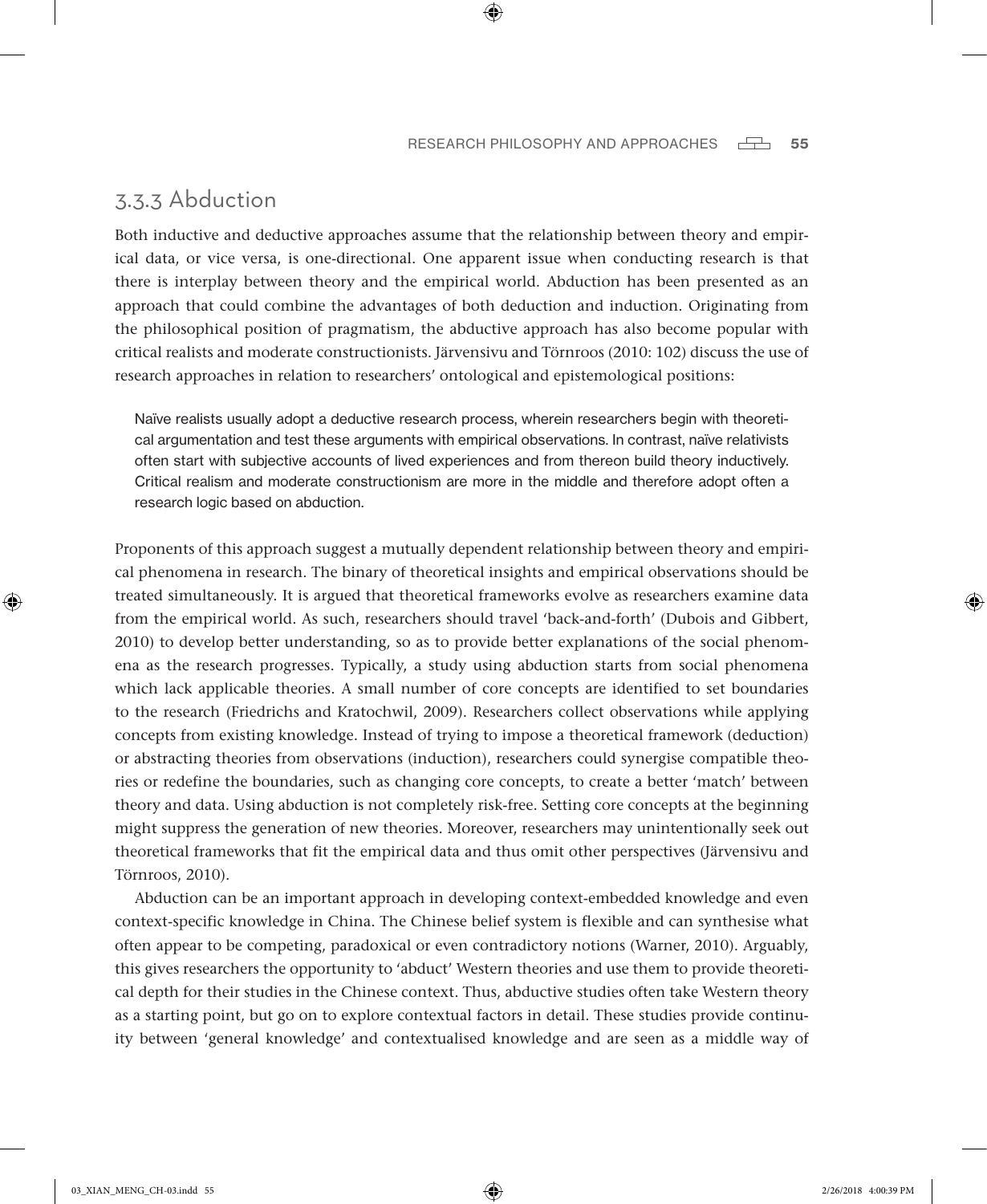developing global knowledge. Many scholars use it to expand Western theory and at the same time identify knowledge that is unique to the Chinese context.

⊕

#### KEY CONCEPTS IN CHINESE: ABDUCTION

溯因法被认为是演绎和归纳二法之间的中间途径。溯因法来源于皮尔斯提出的实用主义,认为社会科学研 究的既不是事物之间的因果关系,也不是人们主观的意识。溯因法提出社会科学研究的目的应该是给社会 概念和事件提供解释和说明原因。一件事情的发生有多种可能的原因。只要解释合理,这些原因都可以接 受,所以没必要追求事物单一的'定律'。在研究方法上,溯因法强调理论和研究数据(包括文字,图像, 等)之间的双向关系。具体操作灵活,研究员对某个社会现象产生兴趣,一般从现有文献开始,从现有的 理论对其提出解释,然后从现实中收集数据看这个解释是否成立。采用溯因法的人大多用定性研究法,如 用访谈或案例分析等收集数据资料,所以过程比演绎法灵活并容许新概念的出现。当研究员在研究的过程 中发现之前提出的理论不足以完全解释所有的数据时,可以再去找别的理论甚至提出全新的理论来解释事 件发生的原因。

溯因法有几个好处。第一,研究员可以以现有理论作出发点来研究新的课题,这样比较有的放矢,不 容易跑题。第二,有些关于中国的课题只有很少的参考文献,所以从西方的理论着手可操作性较强。第 三,溯因法比演绎法灵活,但比归纳法有章法。溯因法有一定的难度和风险。第一,因为研究员要不断地 在理论和数据之间反复探讨,阅读量和工作量很大。第二,毕竟是从现有理论入手,有时很难发展出创新 的理论。

#### **Example 3.3**

#### ABDUCTIVE RESEARCH

An example that utilises this approach is the study conducted by Yan and Gray (1994). The authors began with an interest in the issue of bargaining power in Sino-foreign joint ventures (the social phenomenon). The three core concepts (bargaining power, management control and performance) came from the existing literature (deduction). Through an abductive process, the study offers an expanded and revised model after four in-depth case studies. The newly proposed model includes several factors that are based on Chinese culture.

# FURTHER READING

Easterby-Smith, M., Thorpe, R. and Jackson, P.R. (2015) *Management and Business Research*. London: Sage. Chapter 3 provides a useful overview and mapping for a range of major research philosophies and paradigms.

♠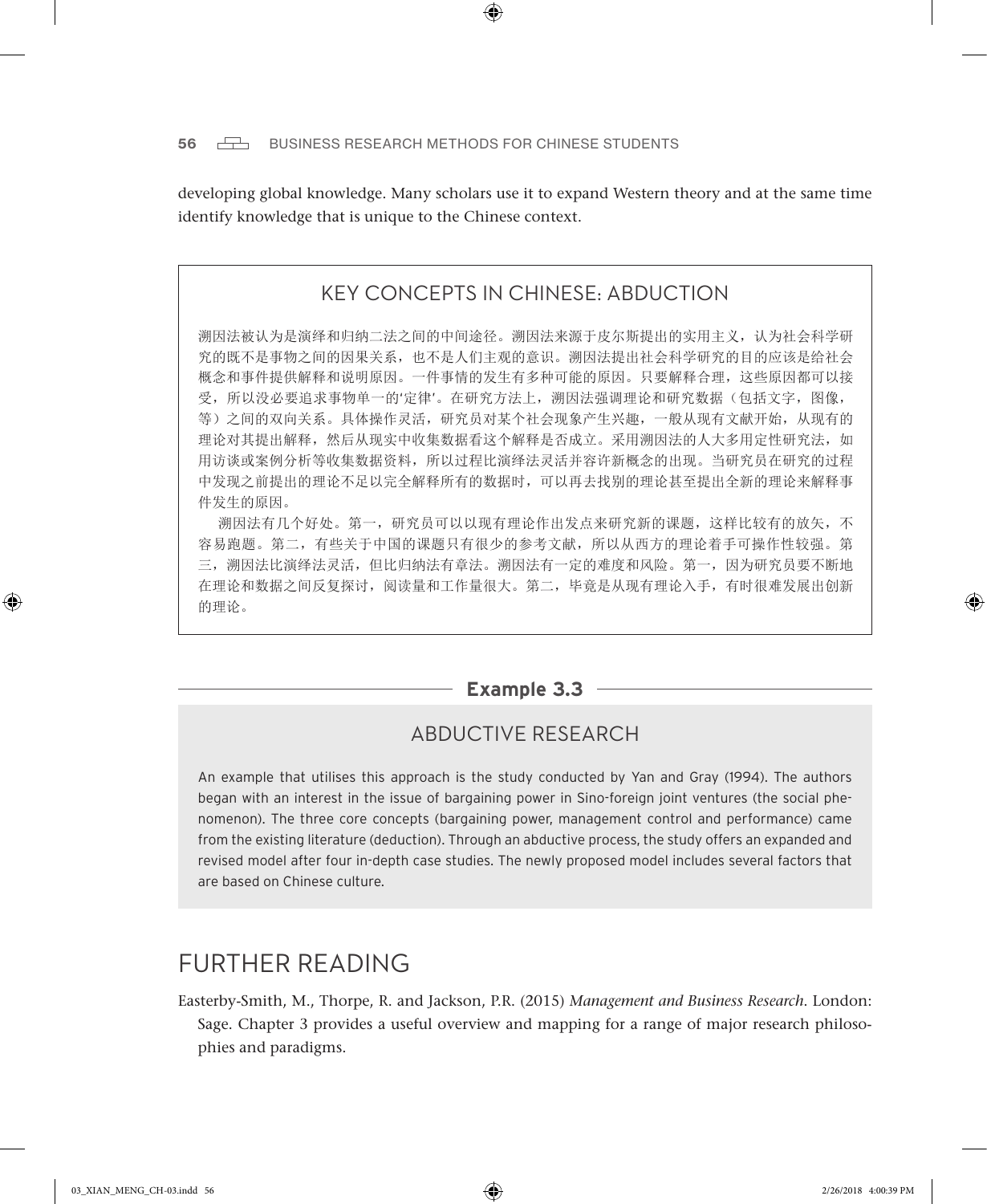Johnson, P. and Duberley, J. (2000) *Understanding Management Research: An Introduction to Epistemology*. London: Sage. At PhD level, this book provides an excellent overview of different philosophical positions adopted in social science. Compared with other books about philosophy, this book is easy to read.

⊕

Saunders, M., Lewis, P. and Thornhill, A. (2015) *Research Methods for Business Students*. New York: Pearson Education. Chapter 4 provides a brief but accessible discussion on research philosophies and approaches.

## **REFERENCES**

♠

- Alvesson, M. and Sköldberg, K. (2000) *Reflexive Methodology: New Vistas for Qualitative Research*. London: Sage.
- Bhaskar, R. (1978) *A Realist Theory of Science*. New York: Harvester Press.
- Bhaskar, R. (1989) *Reclaiming Reality: A Critical Introduction to Contemporary Philosophy*. London: Verso.
- Cheng, L.C. (1994) On the concept of universal knowledge in organizational science: Implications for cross-national research. *Management Science* 40: 162–8.
- Collins, H.M. (1983) An empirical relativist programme in the sociology of scientific knowledge. In K.D. Knorr-Cetina and M. Mulkay (eds) *Science Observed: Perspectives on the Social Study of Science.* London: Sage, 3–10.
- Cooke, F. (2009) A decade of transformation of HRM in China: A review of literature and suggestions for future studies. *Asia Pacific Business Review* 47: 6–42.
- Danermark, B., Ekstrom, M., Jakobsen, L., et al. (2002) *Explaining Society: Critical Realism in the Social Sciences*. London: Routledge.
- Denzin, N. (1983) Interpretive interactionism. In G. Morgan (ed.) *Beyond Method: Strategies for Social Research.* Beverly Hills, CA: Sage, 408–24.
- Denzin, N. and Lincoln, Y. (1995) Transforming qualitative research methods: Is it a revolution? *Journal of Contemporary Ethnography* 24: 349–58.
- Duberley, J., Johnson, P. and Cassell, C. (2012) Philosophies underpinning qualitative research. In G. Symon and C. Cassell (eds) *Qualitative Organisational Research: Core Methods and Current Challenges.* London: Sage, 15–34.
- Dubois, A. and Gibbert, M. (2010) From complexity to transparency: Managing the interplay between theory, method and empirical phenomena in IMM case studies. *Industrial Marketing Management* 39: 129–36.
- Easterby-Smith, M. and Malina, D. (1999) Cross-cultural collaborative research: Toward reflexivity. *Academy of Management Journal* 42: 76–86.
- Easterby-Smith, M., Thorpe, R. and Jackson, P.R. (2015) *Management and Business Research*. London: Sage.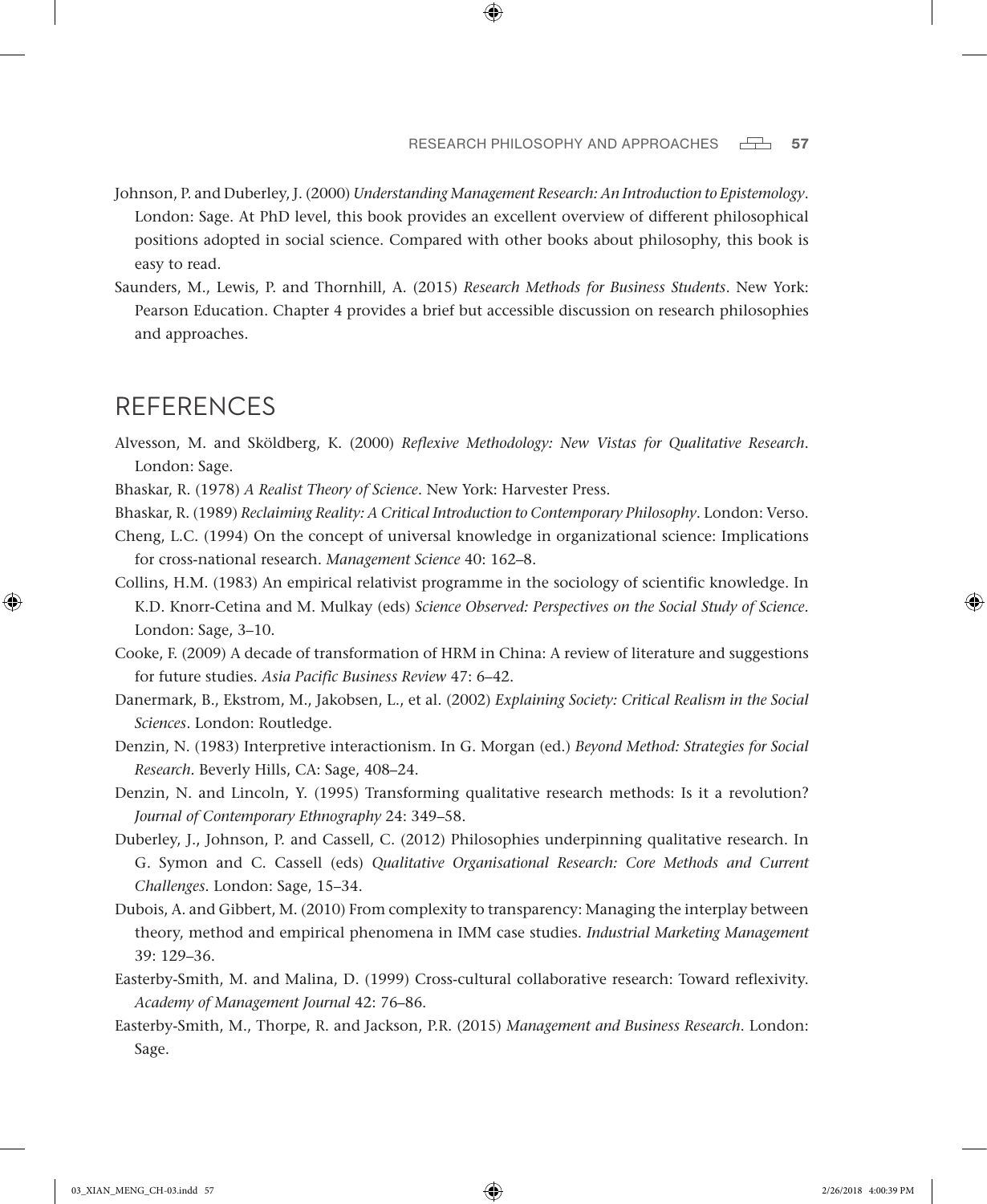#### 58 **BUSINESS RESEARCH METHODS FOR CHINESE STUDENTS**

Friedrichs, J. and Kratochwil, F. (2009) On acting and knowing: How pragmatism can advance international relations research and methodology. *International Organizations* 63: 701–31.

⊕

- Gill, J. and Johnson, P. (2010) *Research Methods for Managers*. Los Angeles, CA: Sage.
- Glaser, B.G. and Strauss, A.L. (1967) *The Discovery of Grounded Theory: Strategies for Qualitative Research*. New York: Aldine de Gruyter.
- Guba, E. and Lincoln, Y. (1982) Epistemological and methodological bases of naturalistic inquiry. *Educational Communication and Technology*, 30: 233–52.
- Halldén, O., Scheja, M. and Haglund, L. (2008) The contextuality of knowledge: An intentional approach to meaning making and conceptual change. In S. Vosniadou (ed.) *Handbook of Research on Conceptual Change*. London: Taylor & Francis, 507–32.
- James, W. (1975) *Pragmatism*. Cambridge, MA: Harvard University Press.
- Järvensivu, T. and Törnroos, J.-Å. (2010) Case study research with moderate constructionism: Conceptualization and practical illustration. *Industrial Marketing Management* 39: 100–8.
- Johnson, P. and Duberley, J. (2000) *Understanding Management Research: An Introduction to Epistemology*. London: Sage.
- Johnson, P., Buehring, A., Cassell, C., et al. (2006) Evaluating qualitative management research: Towards a contingent criteriology. *International Journal of Management Reviews* 8: 131–56.
- Meyer, K. (2006) Asian management research needs more self-confidence. *Asia Pacific Journal of Management* 23: 119–37.
- Mitroff, I. and Pondy, L. (1978) Afterthoughts on the leadership conference. In M. McCall and M. Lombardo (eds) *Leadership: Where Else Can We Go?* Durham, NC: Duke University Press, 145–9.

Mounce, H.O. (2000) Pragmatism. *Nursing Philosophy* 1: 80–1.

- Peirce, C.S. (1878/1992) How to make our ideas clear. In N. Houser and C. Kloesel (eds) *The Essential Peirce*, Vol. 1. Bloomington, IN: Indiana University Press, 124–41.
- Popper, K. (1959) *The Logic of Scientific Discovery*. London: Hutchinson.
- Prasad, A. and Prasad, P. (2002) The coming age of interpretive organizational research. *Organizational Research Methods* 5: 4–11.
- Prasad, P. (2005) *Crafting Qualitative Research: Working in the Postpositivist Traditions*. New York: M.E. Sharp.
- Quer, D., Claver, E. and Rienda, L. (2007) Business and management in China: A review of empirical research in leading international journals. *Asia Pacific Journal of Management* 24: 359–84.
- Randall, W.S. and Mello, J.E. (2012) Grounded theory: An inductive method for supply chain research. *International Journal of Physical Distribution & Logistics Management* 42: 863–80.
- Rorty, R. (1980) Pragmatism, relativism, and irrationalism. *Proceedings and Addresses of the American Philosophical Association* 53: 717–38.
- Rorty, R., Putnam, H., Conant, J., et al. (2004) What is pragmatism? *Think* 3: 71–88.
- Saunders, M., Lewis, P. and Thornhill, A. (2015) *Research Methods for Business Students*. New York: Pearson Education.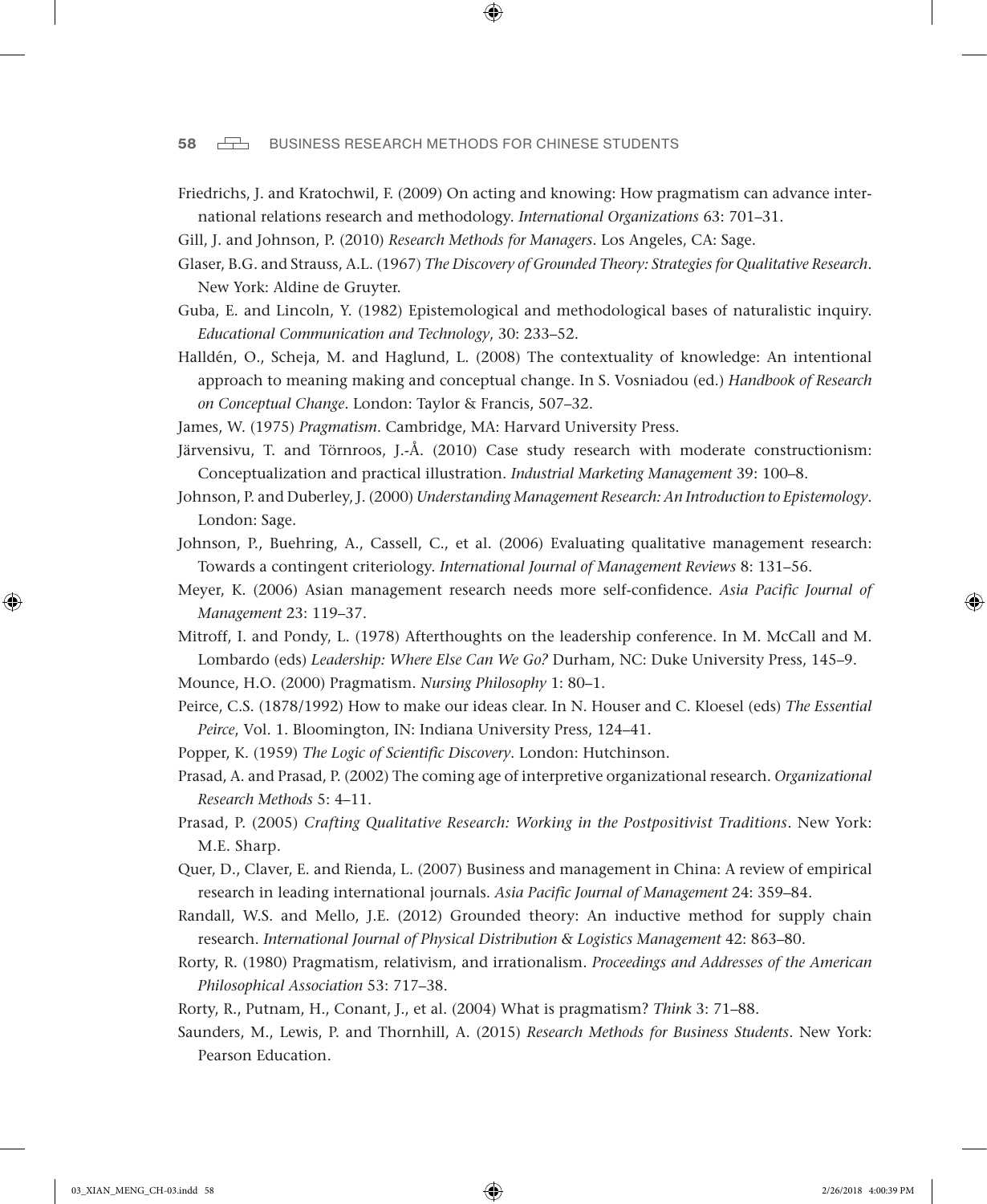Stening, B. and Zhang, M. (2007) Methodological challenges confronted when conducting management research in China. *International Journal of Cross Cultural Management* 7: 121–42.

⊕

- Symon, G. and Cassell, C. (2012) Assessing qualitative research. In G. Symon and C. Cassell (eds) *Qualitative Organisational Research: Core Methods and Current Challenges.* London: Sage, 204–23.
- Tsui, A. (2004) Contributing to global management knowledge: A case for high quality indigenous research. *Asia Pacific Journal of Management* 21: 491–513.
- Van Maanen, J., Sørensen, J. and Mitchell, T. (2007) The interplay between theory and method. *Academy of Management Review* 32: 1145–54.
- Warner, M. (2010) In search of Confucian HRM: Theory and practice in Greater China and beyond. *The International Journal of Human Resource Management* 21: 2053–78.
- Weber, R. (2004) The rhetoric of positivism versus interpretivism: A personal view. *MIS Q.* 28: III–XII.
- Woodhams, C., Xian, H. and Lupton, B. (2015) Women managers' careers in China: Theorizing the influence of gender and collectivism. *Human Resource Management* 54: 913–31.
- Yan, A. and Gray, B. (1994) Bargaining power, management control, and performance in United States–China joint ventures: A comparative case study. *The Academy of Management Journal* 37: 1478–1517.

Yin, R.K. (2014) *Case Study Research: Design and Methods*. Los Angeles, CA: Sage.

Zhang, B. and Morris, J.L. (2014) High-performance work systems and organizational performance: Testing the mediation role of employee outcomes using evidence from PR China. *International Journal of Human Resource Management* 25: 68–90.

♠